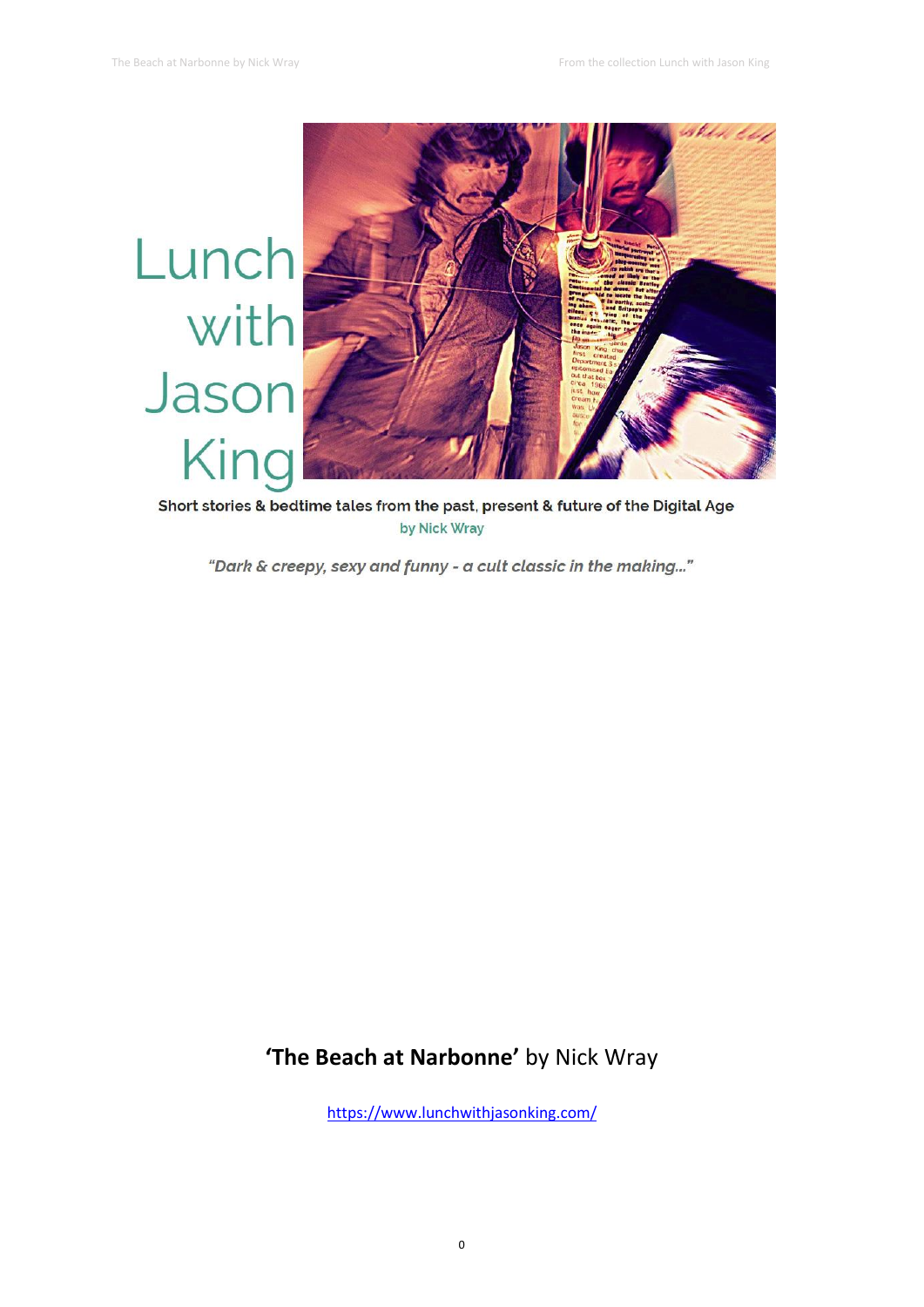### **The Beach at Narbonne**

### By Nick Wray



A free short sample story from

**"Lunch with Jason" –** Nick Wray's short stories from where people and politics meet digital…

## More free stories here at www.lunchwithjasonking.com

This file may be shared with other users for non-commercial use subject to the following conditions 1). This document remains unchanged in any way; 2). The Author, Nick Wray, is attributed at all times as the creator of this work, and 3). it's source – **'Lunch with Jason King' by Nick Wray** and the web address above – is fully and clearly attributed in any use.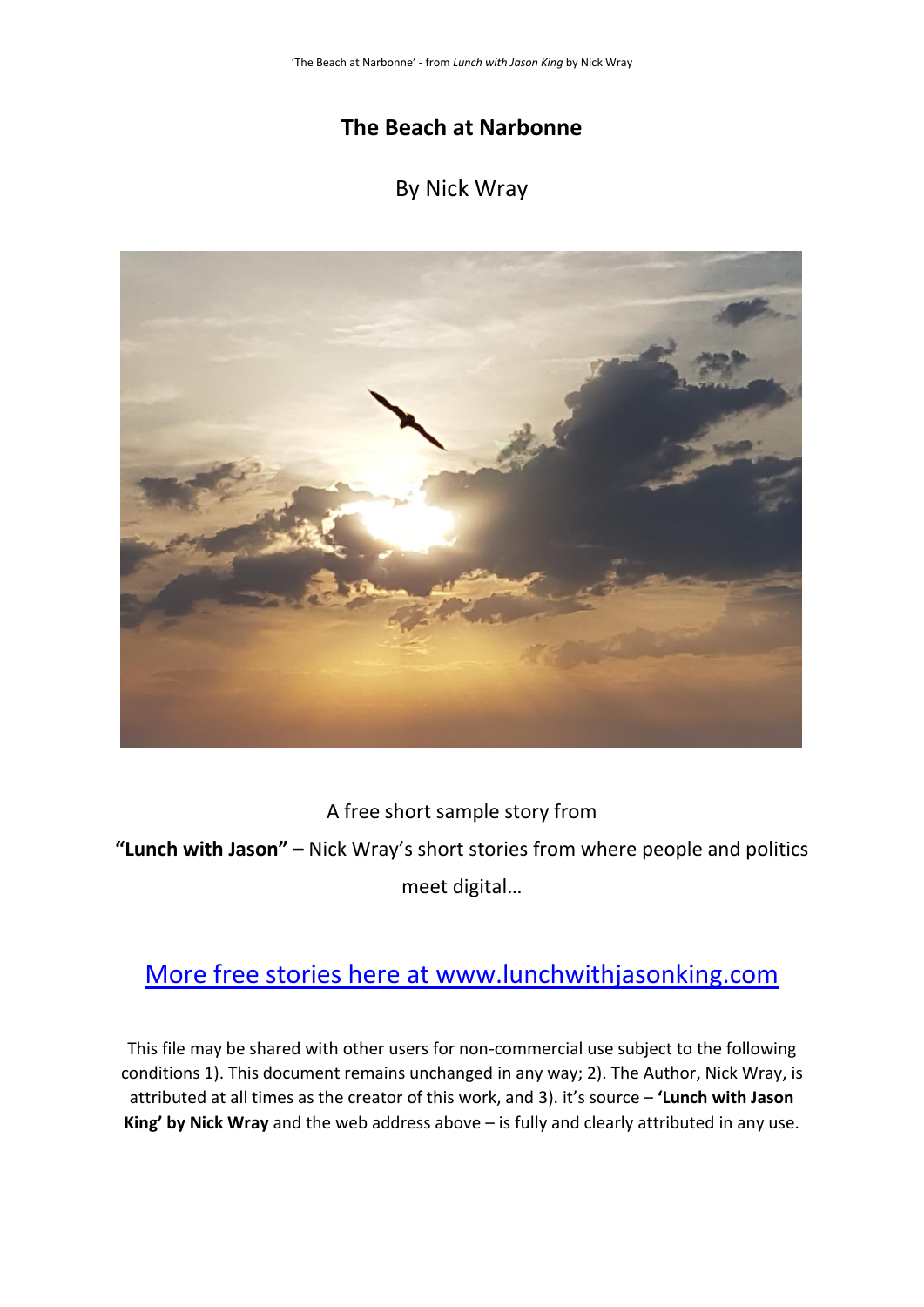### **The Beach at Narbonne**

*'…and at 620pm on Friday 13th August 2040 the glorious sunny weather continues with cloudless* 

*skies for Narbonne Plage and all Southern towns along the Mediterranean coast of France. And* 

*there's more sun on the way tomorrow! And now, on Golden Hour, here's a musical blast from the* 

*past with 1980s band…'*

"20 years ago…" Peter D Carter said to himself in some disbelief, watching some starlings far out at sea. The tiny little birds coalescing into a solid black cloud which, an instant, later evaporated before suddenly reappearing again. A m-mu-murmuration, they called it, didn't they?

A black mass. Twisting, turning one minute; the next, diving, soaring, changing direction, this way then that – then almost vanishing again. Much like…life?

He looked at the sunbathers on the sands and remembered the beautiful young woman who had emerged from the sandy haze that ancient day, all those many years ago. Just as the sun had prepared to quench its insatiable thirst in the darkening sea, just as it had kissed the endless sandy beach at Narbonne. Some seagulls, calling, broke the reverie.

Peter doffed his hat to the birds of the air, adding the glorious French sun to his salute, before bowing theatrically to the very gods themselves. His knees cracked as he stood back up.

"*Tempus fugit*. Time flies" He said to himself.

'And in foreign news, at midnight tonight European Standard Time, New Albion - the former United *Kingdom – will finally re-join the Federal States of Europe after the 20-year absence since Brexit.*'

The radio was coming from one of the beach front cafés lining the long, deep sandy beach that seemed to go on forever.

He smiled as two pretty French women, at least 30 years his junior, approached. Perhaps he would come back and live here, in France, one day? He'd always wanted to. Since that day. On the beach. And after midnight, it might just be possible again…?

"Bonjour ladies"! He smiled genuinely, hopefully. Moved just a little, too, perhaps, by their looks. But also yearning for something he'd once seen, but never captured.

The two attractive women were approaching from the opposite direction. Coming towards him along the promenade. But as they passed, they collapsed into each other's arms, giggling hysterically at the very thought of ending up in the arms of an Englishman, *comme ça!* (or so he knew in his heart of hearts…).

"Ah, well but let us say it is merely *au revoir*, rather than a goodbye, then, ladies?" He added hopefully. They disappeared into the haze without a look back.

Frowning, he continued along the promenade and stroked his rounded stomach. This time, he said to himself – once the holiday was over – he really must make a start on the diet. Just cut down a bit on the cheese and wine, he thought (unconsciously licking his lips, savouring the remains of lunchtime's bottle of *Chateau La Clape* on his tannin-blacked lips). His head throbbed from too much sun. Still! In many ways, he felt fortunate.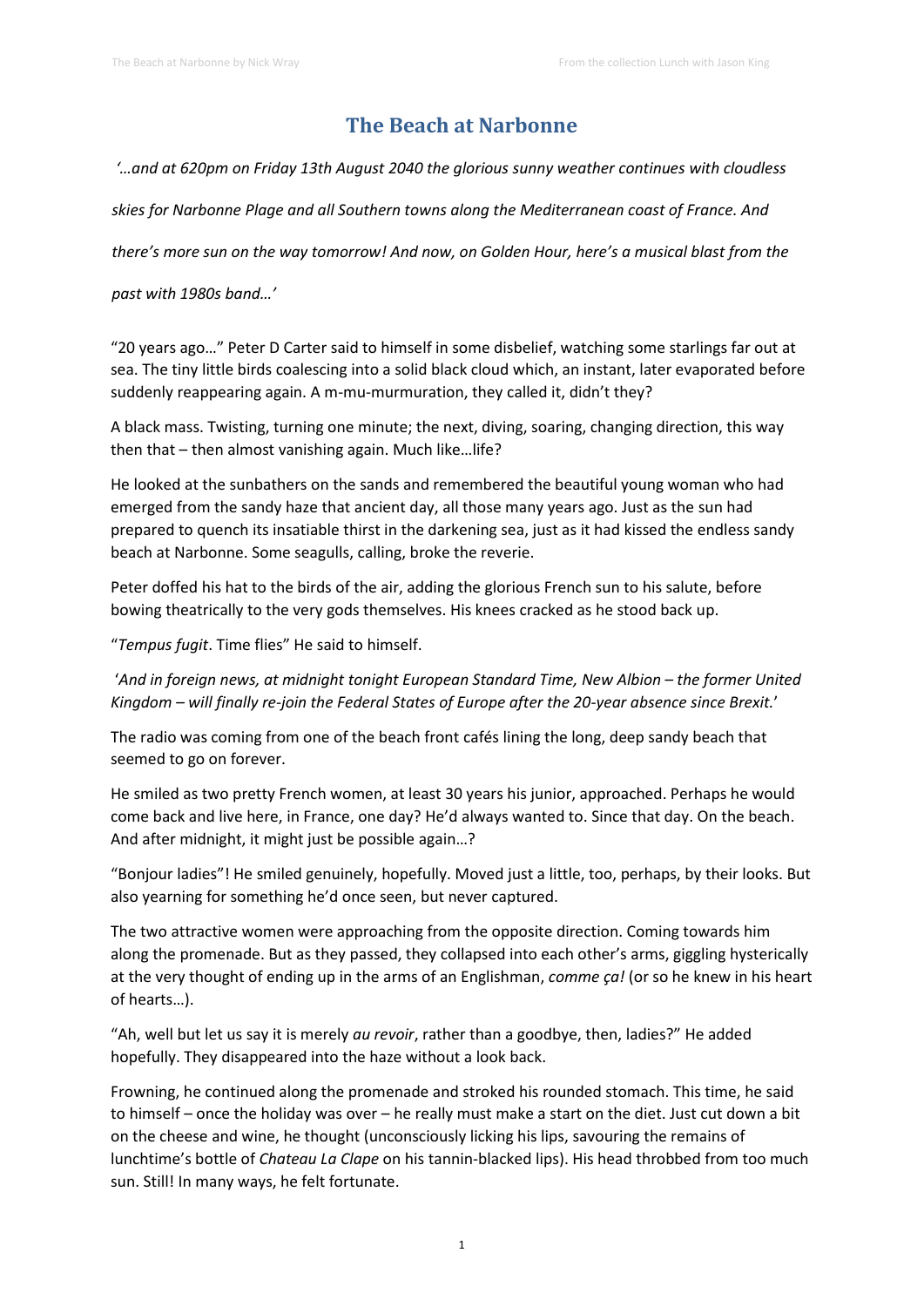"And whatever my ex used to say, I've still got my *joie de vivre*!" he said to himself. "And even on a budget I know how to enjoy life. And most importantly, I've still got my health." He coughed heavily and noticed a heavy sweat.

He removed his hat to wipe his face, then noticed fresh seagull droppings on the straw hat's black band. A band already marked and faded by time and the pollution back home. He studied the back of his hands. Rorschach-like liver spots ever spreading across his skin, coding stories of his past.

'Never say die!' He said to himself, after a moment.

#### *If I had a photograph of you*

*It's something to remind me* 

*I wouldn't spend my life just wishing* 

The pop song was emerging from the radio of one of the restaurant cafés on the busy beachfront across the road. 'Yes' there was the question of where to eat? And – after all, the sun *had* passed the yardarm – where to drink, tonight, too?

*It's not the way you have your hair*

#### *It's not that certain style*

Who *was* that song by? Oh, his bloody memory these days! Time to cool his thoughts with a drink. Could it really be twenty years since his last visit, to Narbonne? *Twenty years!* Time, indeed, to celebrate in one of the cafés across the road.

"Jesus fucking Christ!" The autonomous car skidded. A shrill electronic banshee wailed, shattering the e-car's normal vows of silence as it slammed to a halt – only just in time, yet still knocking hard against Peter's shins.

"Ouch!" He didn't know whether to be pleased or angry with the technology that had just saved his life.

"Pardon, eh Monsieur and Madame…" he found himself apologising to the scowling French couple whose wine had spilled over themselves as their speeding vehicle had been brought to a halt. Still 'No damage done'. 'All's well that ends well'. 'Live to fight another day', he parroted, as he made it to safety on the other side of the road.

He patted the breast pocket of his smart but fraying linen jacket, just to make sure. Old habits. His Blue British – well *New Albion* - passport, still safe and sound, next to this heart. They could laugh, but at least Brexit had, if little else, given them back that. The Lion and the Unicorn, face to face on its cover. He always liked to think himself as the Lion. Perhaps, tonight, he'd find finally find his Unicorn, too? Who knew? Life could change just in the crossing of a road, after all. Yes, perhaps his luck was about to change for the better? After all these years, 2039 might finally mark a turn in his fortunes? Perhaps he'd visit the casino tonight and place one last bet, too? A warm sea breeze answered, whispering encouragingly into his ear.

His memories mixed with a sense of déjà vu, once again, as he gazed onto the beach at Narbonne. The beach where he'd last seen *her*. All those years ago. Ochre sunbathers stretched out on the sand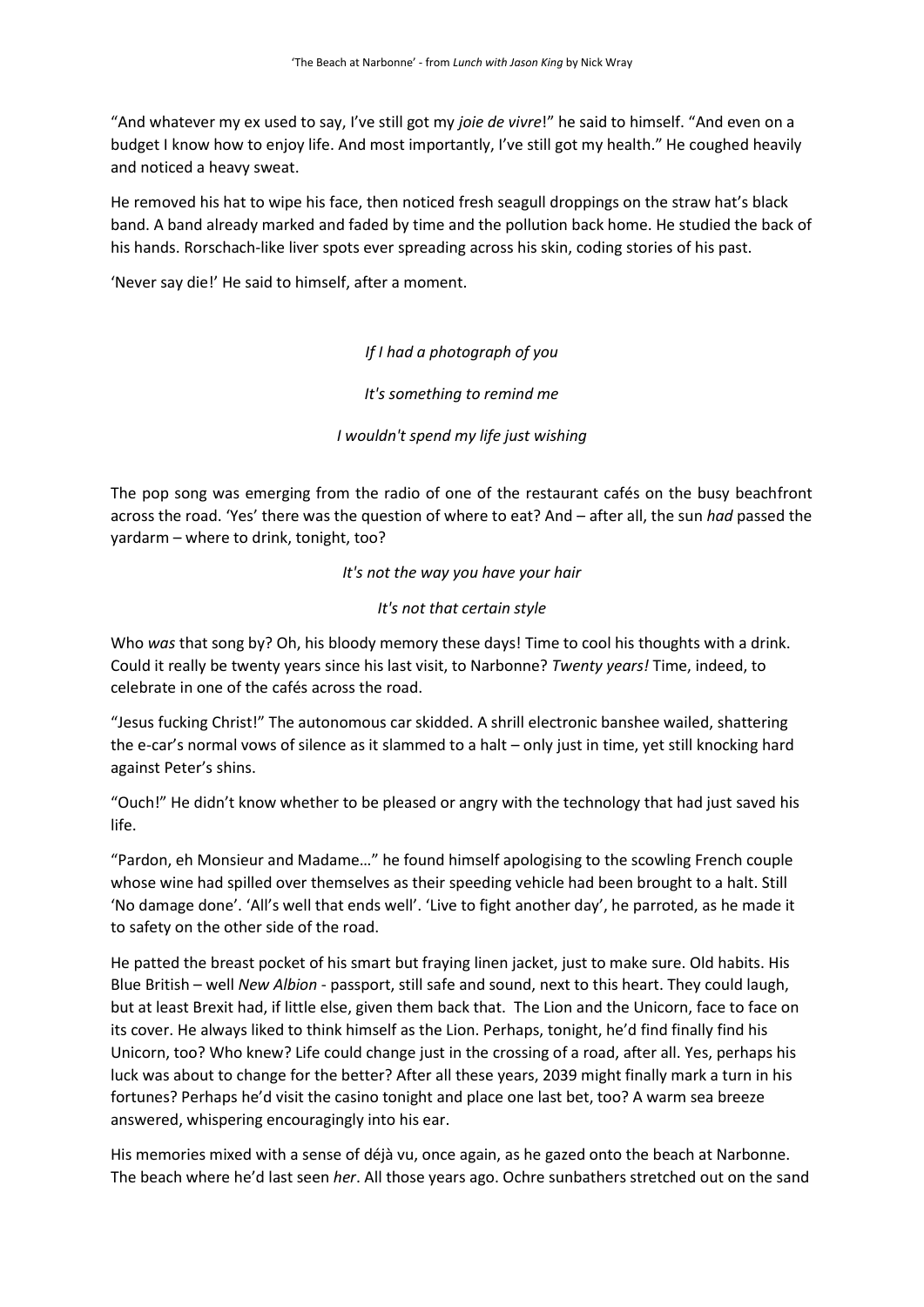dunes, surrendering their lithe forms to a farewell kiss from the sun. A sun preparing to quench its thirst in the wine dark sea. A smell of roasting hazelnuts in sweet chocolate drifted from one of the concession stands on the seafront. Just as it had, also, when he had first caught a glimpse of the woman of his dreams.

"Whaaa… Sweet Jesus! What now?" A snarling dog, was nipping, biting at the heels of his Penny Loafers, dragging him from his reverie.

"Non! Bonaparte, non! Asseyez vous. Regardez moi!" The delicious honeyed voice came from the outline of a sumptuous woman silhouetted by the sun.

The dog leapt at Peter savagely, its owner only just restraining the animal by violently snatching back on the creature's lead.

"Non! Bonaparte!! C'est suffice! Tu as un chien méchant! Pardon, Monsieur. Je suis très désolé."

"'Nil desperandum, I mean… I mean no problem…" His French, like so much else these days, just seemed to melt from his mind when it was needed.

"'*…Pas de problème'*, is the mot juste, perhaps, Monsieur? Vous êtes Anglais, non?" He nodded rapidly in response.

"Bonaparte, he likes you, Monsieur!" He could hear a delicious teasing in her voice.

"Comment-vous appelez-vous, Monsieur…?"

'Who am I?' he muttered to himself. "Errr, je m'appelle Carter. Peter Carter." As he spoke, the dog looked at Peter, then back to its owner and barked three times.

"Boney, non! C'est suffice!"

"I'm sure he's just saying 'hello', Madame. Or is that '*bonjour'*, if I'm not being impertinent?"

The dog lurched forward, snapping at him again.

"Bonaparte, non! You are a very naughty! Forgive him, Monsieur! He has grown bored talking to the seagulls, I think, Monsieur, Monsieur Carter, you say?"

"Call me Peter, please."

"Enchanté, Peter. And you have met Bonaparte, already." The dog growled dangerously at him.

"A, a, um, beautiful animal, Madame."

"He is getting old now, Monsieur. Like us all, non?"

"Nonsense. Vous êtes une, um, jolie jeune femme et… oh bloody hell... you're a handsome woman on a handsome evening, Madame." A hard, hot, gust from the beach slapped his face then threw scalding sand into his eyes for good measure. He bent over, as though winded, and groped inside his jacket pocket for something to wipe his eyes. Where was it? …Aspirin, no… the cold wrapper of a single condom – well you never knew – the titillating, tumescent thought reminding him, once again, that one day he really should check its expiry date…

"Ouch! Just a moment, Madame." The sand that had blown in his face was really stinging now. He could even taste some of the brackish particles which must have blown into his mouth, too. His eyes wept as he swallowed to get rid of the taste. He felt around blindly inside his jacket pocket for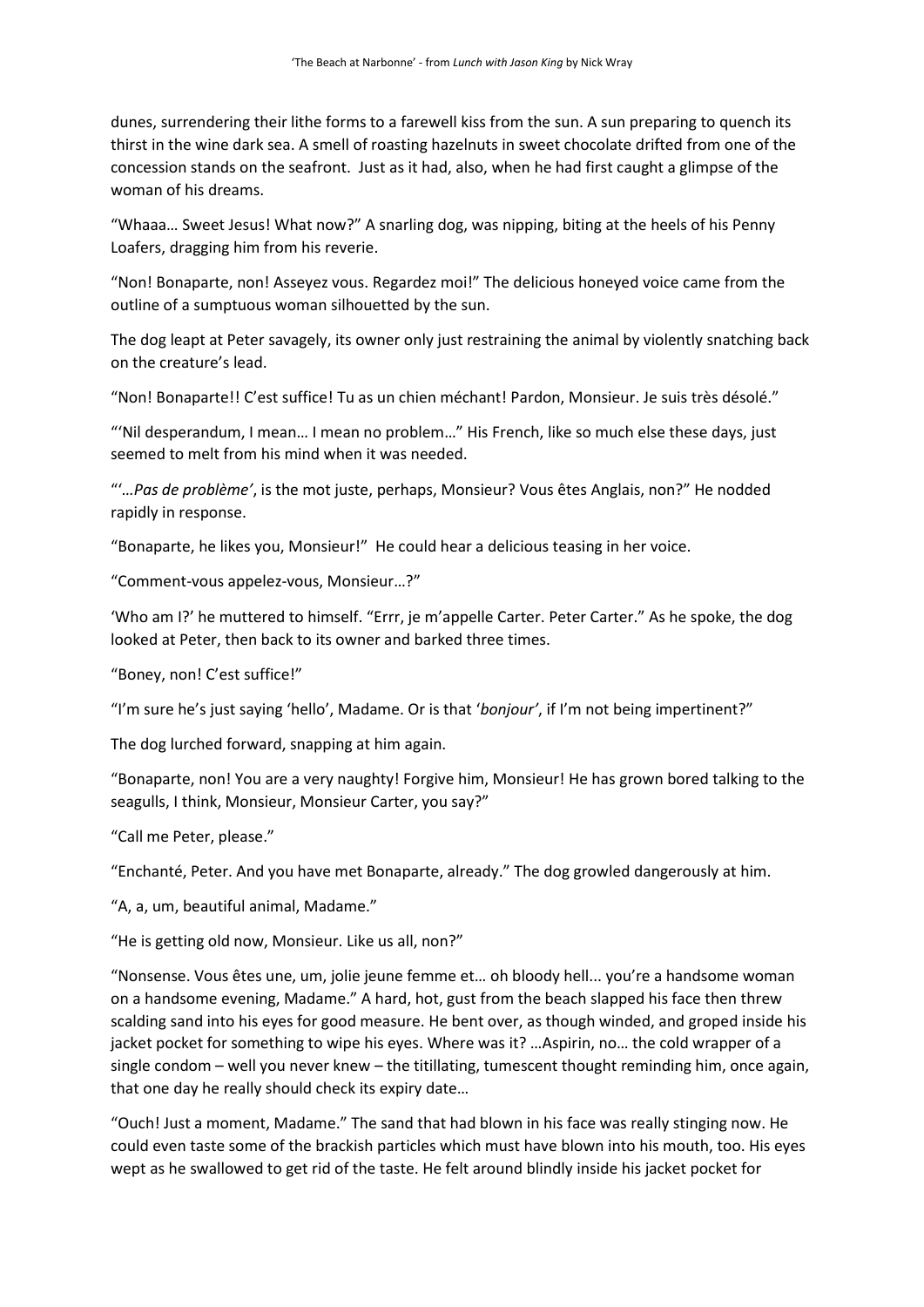something to wipe the particles away; …Warfarin pills, no, …his ancient piece of *PhotoMeme*, which for reassurance as ever he ritually patted three times. God, his eyes burned! Oh, where was it? Finally, his sausage fingers found the damp creases of his handkerchief.

Straightening up, he wiped away the sand and sticky tears from his eyes. The worn silk fabric, its sweet and sour smell of sweat, the unravelling monogram, all a premonition of his imminent return to a threadbare home. Assuming Peter's long-suffering landlady hadn't given up on him already and let the tiny flat to some other desperate soul, he wondered?

The promenade, the endless plage, slowly came back into focus. It was silly, but like life's other disappointments and mirages he now half expected the woman not to be there.

"An occupational hazard, Monsieur?"

#### "Sorry?"

"Les sables – I mean the sands, for us promenaders, non? Can I assist?" She stepped towards him, finally emerging from the cauldron of the sun. A woman so beautiful that, for a moment, she literally took his breath away.

"You are on holiday, Monsieur?"

"Oui. I mean 'yes'. I fly home to England – to New Albion – I mean, tomorrow. I've been touring the Riviera. Or perhaps the Riviera has been touring me. I still can't get used to these bloody autonomous cars doing all the work. I suppose I'm a bit old fashioned, in some ways, Madame…Madame…?"

"I agree! I do not like them either. But *la technologie* can have its advantages? I read *The Wild Ass's Skin* on my last long car journey. Balzac? You know it?"

"Sounds a bit saucy? I enjoy a good yarn. Thriller, crime, you know?"

"Ah, *je pense* it might not be your 'cup of tea'? So, what will you do in Narbonne, tonight,

Monsieur?"

"Un petit peu du vin rouge, perhaps? Watch the sunset, have something to eat. Who knows?"

"There are many good places to eat, here, non?"

"You know, I've not had a lot of luck so far with any of the restaurants I've tried in France."

"Non! *C'est impossible!"*

"Perhaps you could recommend somewhere," he swallowed the word 'cheap'. "Somewhere nice?"

"Somewhere nice? Let me think. Have you tried *Tahiti*, Monsieur?"

"Tahiti? We're in Narbonne, not French Polynesia, aren't we?" The woman smiled politely at his attempt at humour, as they stopped outside *Café Tahiti* to study the menu.

Reluctant to reveal his reading glasses he squinted through sandy-sore eyes to try and make out the prices, and do the maths, converting Euros into New Albion Guineas. And all the time resisting the temptation – cued by the café menu – to suggest that they share a 'Sex on the Beach' cocktail.

"Tahiti? Tahiti…Tahiti…? I know, isn't that where you French tested les atom bombs all those years ago?" His attempt to draw a mushroom cloud with his hands somehow morphed into the form of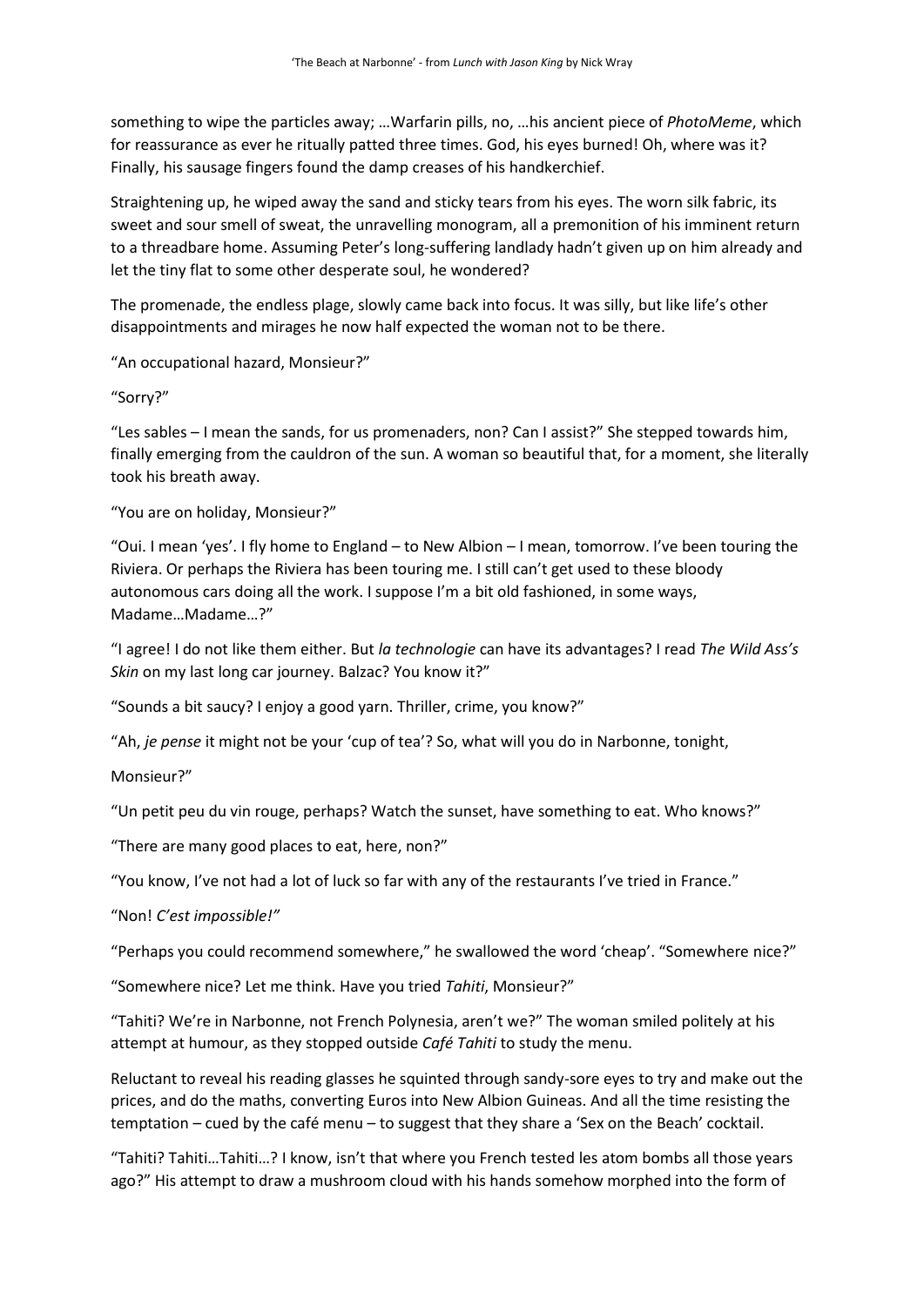her hourglass body. A frisson ran down his neck. There was something truly electric about this woman.

"They do say the cocktails at *Tahiti* are nearly as powerful as the New European Army's atom bombs, Monsieur."

"That might make the evening go with a bang?"

"Non, Boney, come back," the dog was pulling away taking Madame with him. "Boney has never liked cocktails." The dog stopped just ahead, outside another café. The Englishman hesitated. But it was now or never. "*Carpe diem*. Seize the day!" He muttered under his breath and strode after them.

"Hello again! Fancy meeting you here!"

"You English and your humour." Had anyone ever smiled so kindly, he thought?

"So, what's this one like, Madame?"

"*L'Arlequin*? This is one of Bonaparte's favourite. But anywhere *sur la promenade* is good. Oh, what is it, Bonaparte, excusez-moi, Monsieur." The dog laid down on the hot pavement in front of the café, panting exaggeratedly. "Bonaparte, he is getting thirsty."

"In which case would you, Madame – and of course, you, Boney," he said, tipping his hat towards the dog, "care to join me for a drink, *ici*? What do you think, Boney? Or should that be '*tu*'?" The dog started to wag its tail excitedly.

"Excellent. *Harlequin* it is, then." Before the woman could speak, he marched onto the café terrace and threw his battered boater onto a coffee table shaded under a large black parasol hanging from above like a Venus Fly Trap. He sat, his body sinking into deep cushions which, like some winded animal, exhaled under his weight.

Ignoring the warning creaks of the double seat sofa – fashioned from yet another kind of new synthetic foreign to Albion's backward shores – he gestured to the empty space beside him. After a moment's thought Madame chose the seat opposite. Despite her womanly curves, she was so lithe, and gently floated down, seeming to merely hover on her chair's edge. Perhaps ready to escape at a moment's notice, Peter wondered?

"Let me get Bonaparte a bowl: waiter, waiter! …Where is he? Even in a near empty café I seem unable to attract *les garçons* in these places?"

"Perhaps they do not like it if you click your fingers, Monsieur?" The same song came from the radio.

> *If I had a photograph of you It's something to remind me I wouldn't spend my life just wishing*

"Gosh, that's funny. Second time I've heard that today. What a coincidence."

"Pardon, Monsieur?"

He was already half-singing, half humming to the tune coming from the café radio: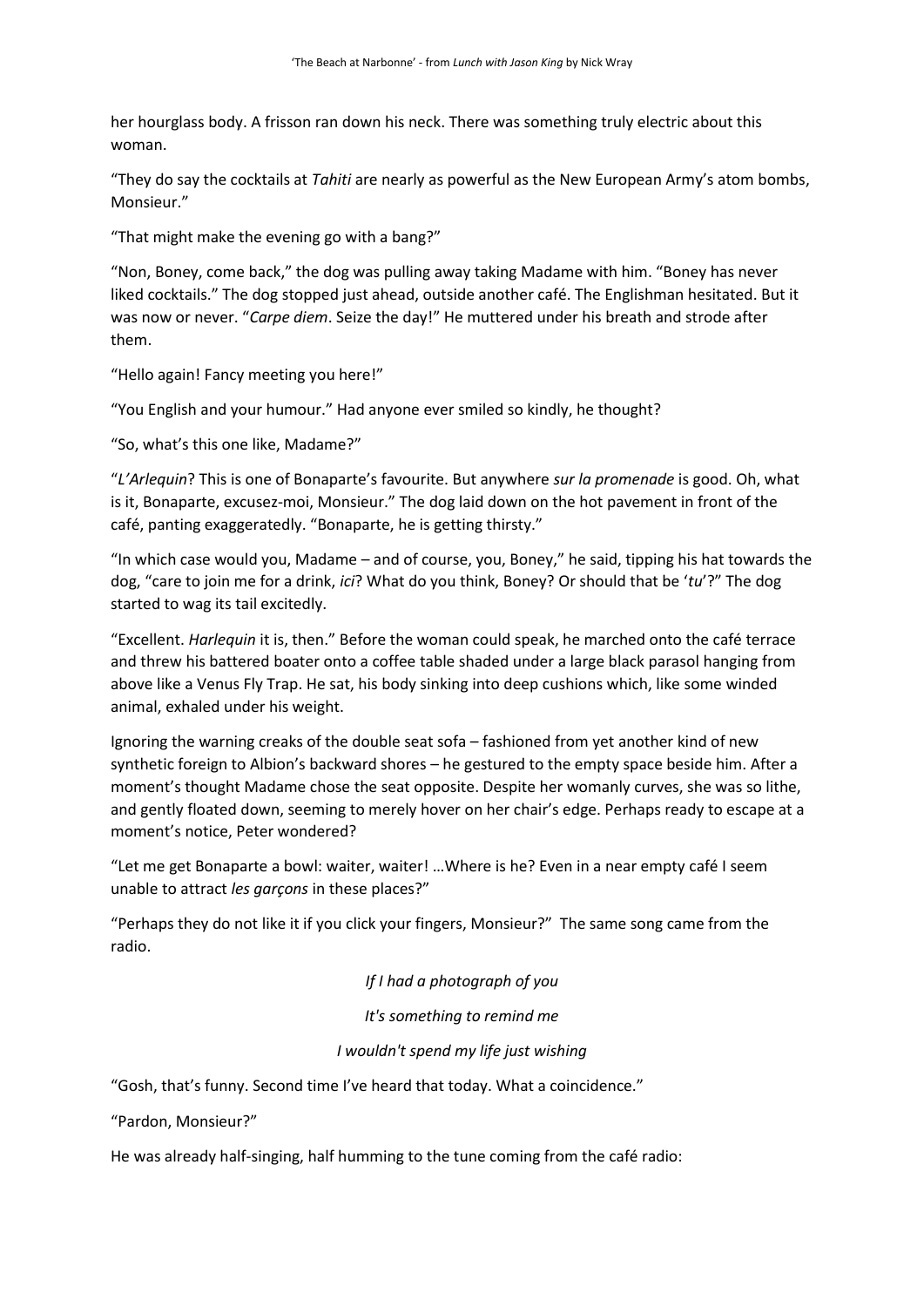'The Beach at Narbonne' - from *Lunch with Jason King* by Nick Wray

*It's more the way your eyes* 

#### *Are laughing as they glance*

*Across the great divide* 

"Extraordinary! You know, it could be written just for you, Madame!"

"Vous êtes très gentile, Monsieur."

"I know this song. It's from the year I was born. 1982. Nearly sixty years ago. To think it! And it sounds just the same, today, as it did all those years ago when it was first recorded."

"If only real life could be preserved so perfectly, Monsieur?"

"Now what *is* it called? Hell! It's on the tip of my tongue." His head – aching, boiled from the morning's sun – throbbed with the effort of recalling the song's title, still long lost to him.

"Does it matter, so much what it is called? Can you not enjoy it for what it is, Monsieur?"

"'*Wishing'*? That's it. I bloody well wish I could remember the name of the group, though?"

"Would that be such a clever use of a wish, Monsieur?" The seagulls above seemed to join in the debate.

"One to discuss over a drink, I think, Madame. What's your poison?"

"Pardon?"

"What can I get you to drink, Madame, Madame…?"

"Ah! A *Kir Royale*, s'il vous plait." Almost the moment she spoke, the waiter appeared.

"Well someone's got the magic touch, Madame…"

The handsome young server smiled genially at Madame, nodded at Boney then looked impassively towards the Englishman.

"Madame, Messieurs? Vous avez choisi?"

"A *Kir Royale* pour la Madame and …hell! You only live once! Why not just bring us a bottle of Champagne and a couple of spare glasses, whilst you're about it?"

"Vous êtes très gentile, Monsieur, mais…"

"Not another word, Madame. Tonight's on me." What would a few hundred Euros more on credit matter, he mused? Wondering how close his charge card's ever distending, ever ballooning, upper limit was, and when it would finally burst?

The waiter raised his eyebrows as though privy to his secret.

"C'est tout, Monsieur?"

"I think so, for now. Unless, perhaps, we should go for a magnum?" The Englishman was interrupted by barking. "How could we! I nearly forgot Boney!" Bonaparte yapped, gratefully in reply. "And, um, un bol avec du l'eau for le chien, s'il vous plait." He smiled genially at the dog.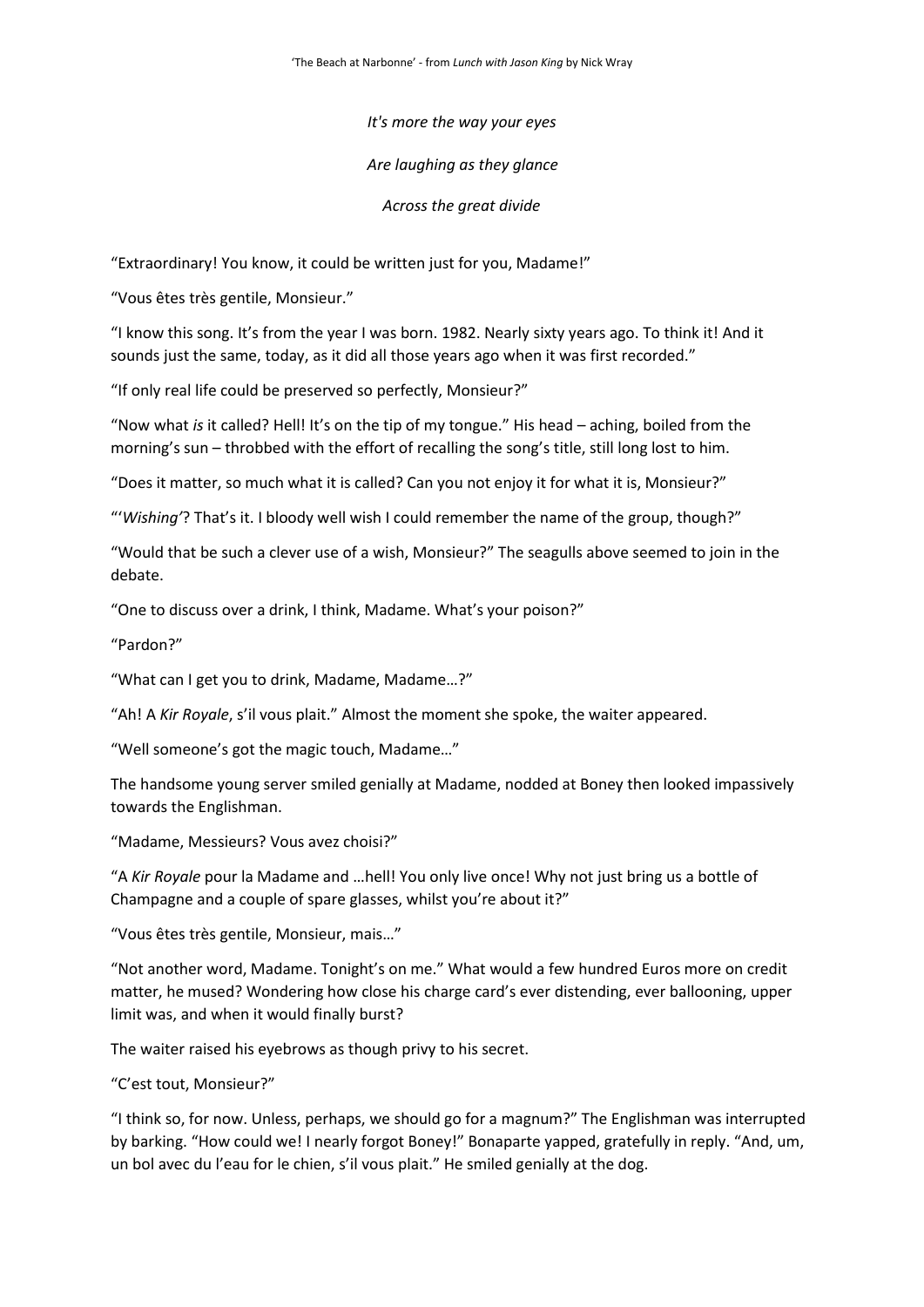"D'accord. *Perrier* ou *Badoit*, Monsieur?"

"Errr, Perrier or Badoit…?" Peter pondered. Madame snapped at the waiter.

"Un bol a chien, Monsieur. Toute suite!" The young man retreated rapidly to the safety of the bar.

"Ignore him, Peter. The waiter he is joking. They are mineral waters – not for un chien!"

"Show 'em who's boss, eh? Well, this is a lovely way to spend an evening, Madame,

Madame...? You know, we've been having such fun, I don't think I caught your name?"

"You know Narbonne well, Monsieur?"

"Not really. It's the first time I've been back here in twenty years."

"Is it because – how do you say in your country – 'the time flies when you are having fun',

Monsieur?"

"Not exactly," he said, his frigid smile revealing broken ranks of mustard-coloured teeth.

"Twenty years, you say, since your last visit? It is a long time to wait, Monsieur?"

"Can you believe, it. I was, let's see, I must have been what thirty-seven, back then, when I last visited?"

"And what year was that, Monsieur?"

"2019. 2019's one date I do recall. I was here, on holiday. Just before we, Great Britain, left the European Community. And what a disaster that turned out to be? Not just for Francophiles, Europhiles, 'Remainers', like me. Thirty-seven, thirty-eight…who's counting? Can I ever really have been that young, though? You wouldn't know to look at me now…"

"'What is time, but a mere tyranny…', Monsieur?"

"So, you watched it too?"

"Monsieur?"

"I saw it in my hotel room last night. It's from that film, isn't it?: *A Matter of Life & Death*."

"I have not seen the film, Monsieur. Though of course, at our age, we both know of life and death? I lost friends in the war." A breeze brought the scent of fresh roses to their table.

"I still can't believe it. Britain actually going to war – *war* I ask you – with Spain, with France"

"With all of Europe, Monsieur!"

"Indeed. With your fellow countrymen Madame? For what in the end? For a pointless little rock, an icon of another age, like Gibraltar."

"I suppose Gibraltar – or the idea of it – it represented something to someone, Monsieur. Like your *Brexit*, too, non?"

"Did you fight?"

"Well, I was a pilot." He couldn't help but smile at the thought.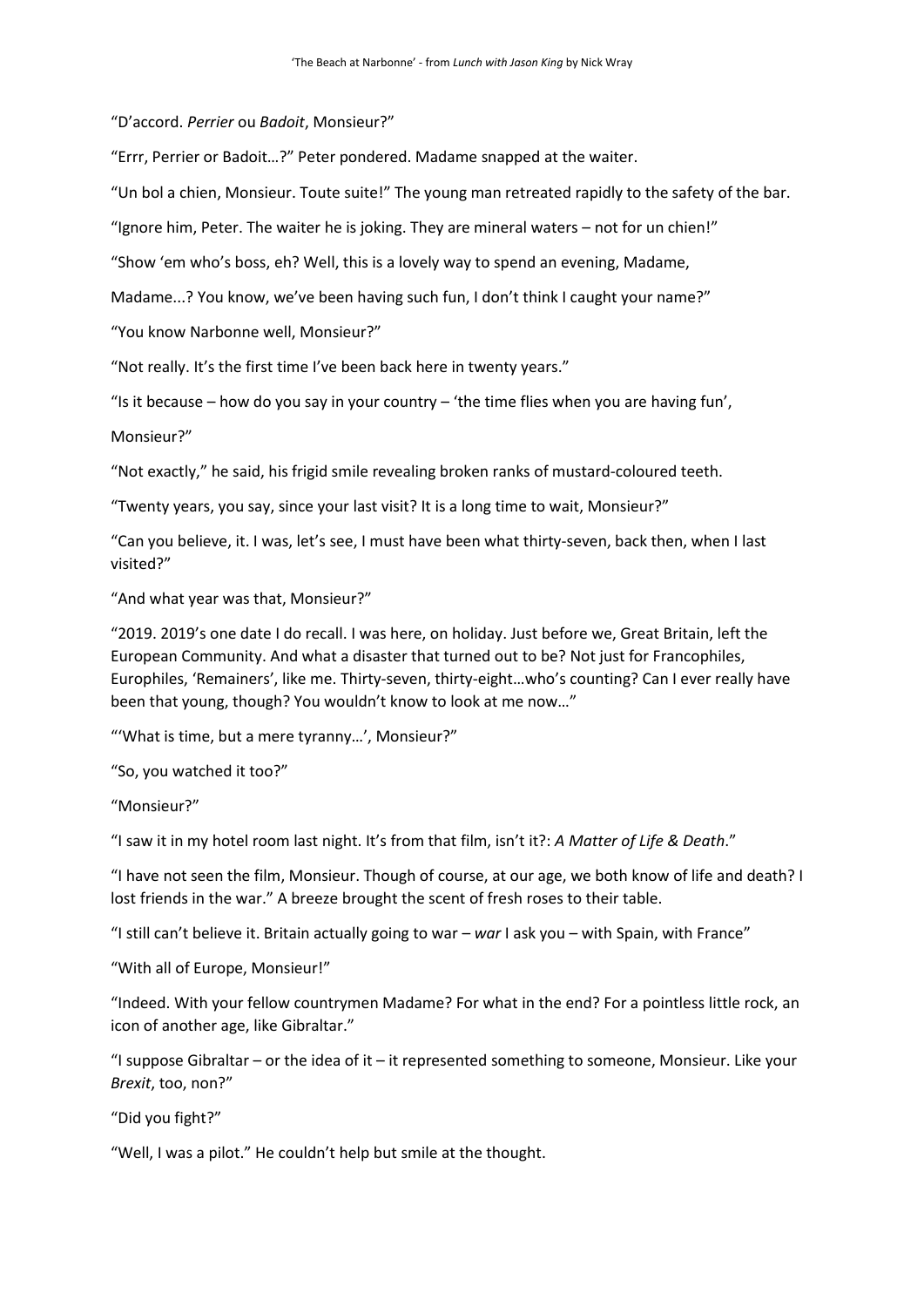"A pilot!" For the first time Madame sounded surprised.

"Just a drone, of course. Not one of those little ones though." He remembered the toy he had played with on the beach, back then.

"You boys and your electronic toys, Monsieur…"

"No, it was a proper, full-size military one, you know?"

"Yes, I know." Said Madam. Boney whimpered.

"I operated it remotely, of course. From Windsor, in fact. You know, Windsor Castle? The Queen's place? All before AI – Artificial Intelligence, that is – got good enough to do everything on its own."

"At least it did not end in a 'big bang', did it, though, Monsieur? But so many lives lost, so many lives changed, needlessly." Madame looked to Boney who cocked his head mournfully to one side in reply.

"Yet people have become obsessed over less, Monsieur? And the war, thankfully, is long over.

"Still, as Wellington said, 'it was a damn close-run thing', though, wasn't it, Madame?"

"Yes, but – unlike Waterloo – you *lost* this time, non?"

The cry of a solitary seagull finally broke their first silence.

"I am sorry, Monsieur. I did not mean to be rude. Countries, people do what seems right at the time. One cannot have regrets. But tell me; the war only lasted a few years. Why so long to return?"

"I suppose, at first, it was just because everything back home got so difficult. It just got so hard to do anything. Least of all go abroad. There was the devastation to clear up, of course, after all the fighting. The economy collapsing. Then my marriage. No one had any money, least of all to travel abroad. It was dangerous just going out. The riots and unrest. Followed by a whole bloody merry-goround of elections and new laws and restrictions from the tin-pot despots that took over – and I'm not just talking about my ex for once…".

"Thank goodness for the UN, non, Monsieur? That greater powers prevailed?"

"I suppose so. But I still can't get used to calling home, England, '*New Albion'*."

"The cost of defeat, non? But now we are all friends together, again. And, soon – at midnight – Albion will re-join Greater Europe as the 38th state! Let us drink to our reunion – *Santé*, Monsieur." Their glasses kissed and sang. Yet he winced at the thought of a once proud United Kingdom, a once whole realm – the Lion and the Unicorn – soon to be re-absorbed as nought but a fragment back into amorphous European machine. Yet even now, something about Madame's manner, her cool blue eyes, calmed his mood.

"I sense there is something else, too, Monsieur? Something you wanted to come back for but were afraid to find, to meet?"

"You must be psychic."

"Perhaps I am Monsieur." She smiled, her ivory white teeth immaculate. "So, what is it? What has really kept you away from Narbonne all these years, Monsieur?" Even the birds circling above seemed to be holding their breath for once.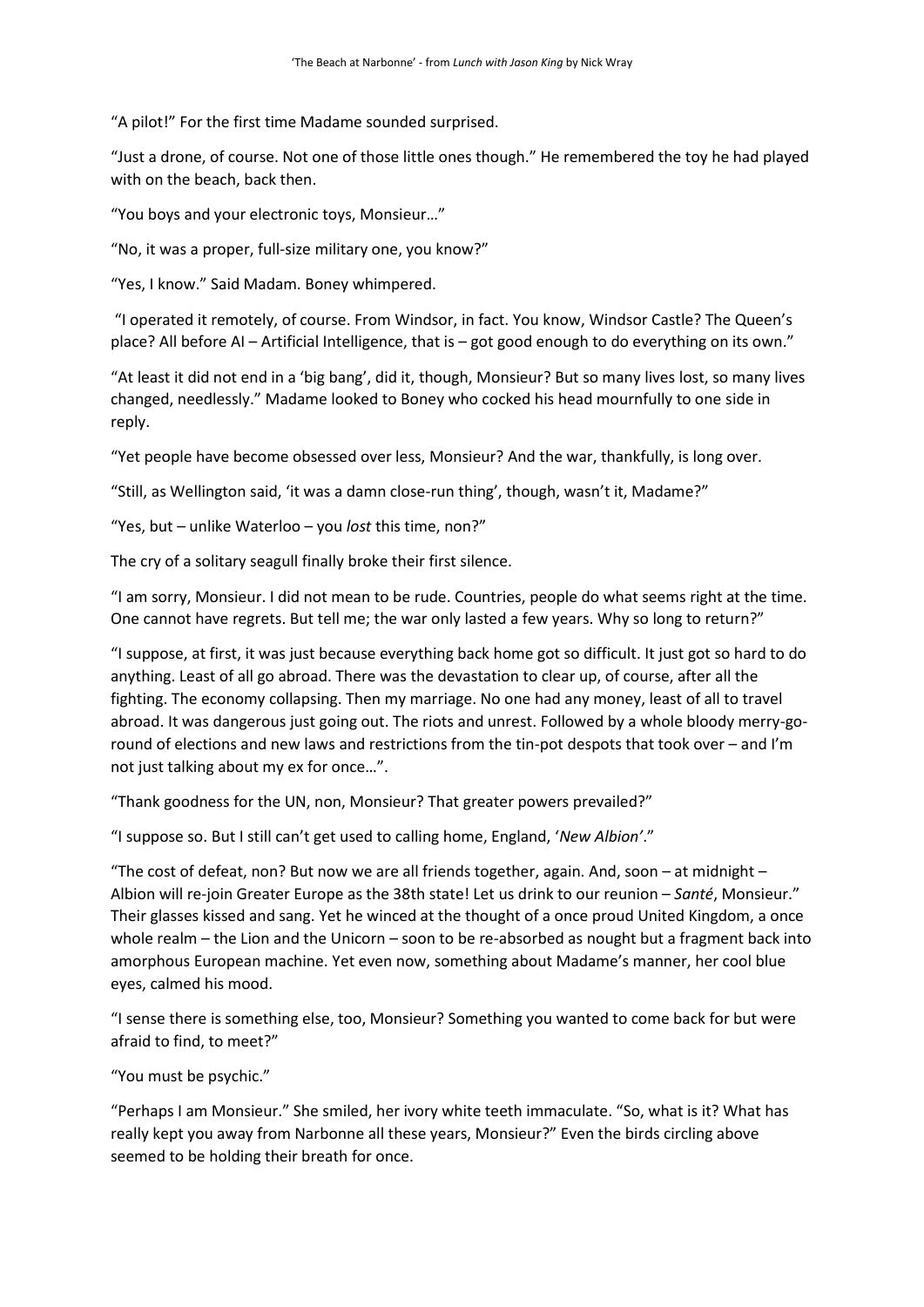"It will sound silly."

"Try me, is that 'ow you say it, Monsieur?"

He swallowed the lewd comeback he would have tried at any other time, with any other woman.

"I mean, well this will sound ridiculous. I just didn't want to; to *spoil it*."

"Spoil 'it', Monsieur?"

"The memory."

"Monsieur?" He touched the outside of his stretched jacket feeling for the presence of his talisman, the *PhotoMeme*, nestling inside the pocket within.

"Of her."

"Her, Monsieur?"

"The woman on the beach at Narbonne. Even as he spoke his mind had already landed in the soft sands of yesteryear: when – bored by his book, turning lazily under the sun, the beach sticking to his sun-creamed skin – his happy indolence had been rudely interrupted by coquettish laughter which had made him look up to see her…the most beautiful woman he'd ever seen."

"Monsieur? Monsieur?"

He realised his mouth was hanging open indecently.

"This woman. On the beach. You still think about her? Even after all this time?"

"Yes."

"So, what was she like, Monsieur?"

"What was she like, Madame?"

"Oui, Monsieur?"

The setting sun, as though intrigued by the conversation, dropped under the café awning to join them. For a moment he was dazzled, confused. His head hurt, again, as he remembered her. What could he say?

How, all those years ago – his ex-wife lying on the sand beside him but never knowing – that was when he first spied *her*.

How, as the sun set, *she* had emerged from the beach haze, silencing even the sea breeze.

How hiding behind his cheap sunglasses, bored by his ice cream-stained Jeffrey Archer novel, he'd idly flown his cheap toy drone above the beach. A toy which beamed an image to his phone. From where he first spied her. As a part of a group playing volley ball. Then followed her, remotely, as she chased a ball across the sand.

Watching the tiny image relayed to his phone he knew – instantly, even back then – that however far away that this was his perfect human soul. The quintessence of youth and life. His perfect woman. Running along the horizon. Kicking up clouds of sand which kissed and caressed every curve, every swing of her body. He'd longed for her, then. As he longed for the memory of her, now. Her features silhouetted against and the bleach-blue sky – isolated between heaven and earth. But still he knew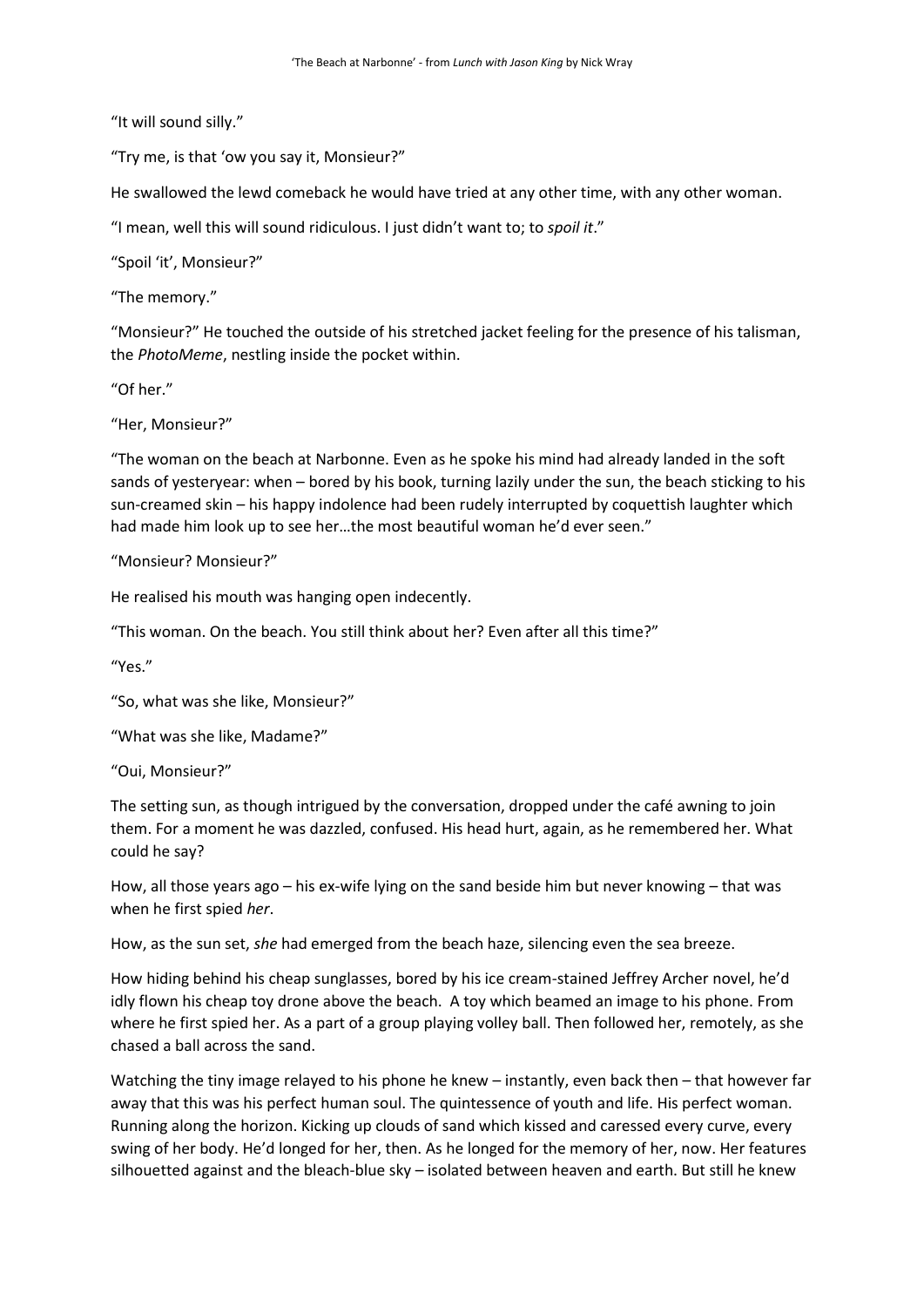then – as he knew now – she was the love of his life. For a moment he froze, brought back to reality by fear. He patted his trouser pocket, but no. It was fine. He could feel the thin folded gossamer sheet of *PhotoMeme* in his trouser pocket, safe as ever.

The *PhotoMeme* which had kept *her* alive since when, back then, just as his phone had threatened to die and lose sight of life itself, he snatched a screen grab, a solitary image of *her* frozen in time, in laughter; the quintessence of the woman on the beach at Narbonne.

Since when, she had never left his thoughts. Every day. First on his phone, then the *PhotoMeme* – he gazed at this picture he had taken, just to be with her, again. Just to re-live that moment and feel so alive again! Day after day. Year after year.

"Was she beautiful, Monsieur…?"

"I think I fell in love that day?"

"So, you spoke to her, then, this woman, non?"

"*Non*. I mean, well 'no'."

"Oh Monsieur! So, this woman of twenty years ago, a woman you did not speak to, *une jeune fille* who did not even see you: you say you *love* her? Non! I will not have it. What you saw was but a, a *chimera*. She exists – she existed – only as an illusion!"

"That's not true!" Madame recoiled in her chair at the anger in his voice.

"She's always been with me. She's still with me. Even today. I'll show you."

He groped inside his jacket pocket, hurriedly fishing through – though wary of spilling the detritus within – to reveal his slippery leaf of *PhotoMeme*.

"A picture? C'est suffice, Monsieur!" Ignoring the woman, he rubbed his eyes before unfolding the clear sheet of polymer on their table. As Madame looked on, three times he stroked the surface of the *PhotoMeme* as he whispered '*Narbonne'*: the password, the spell, which conjured up the image of the woman on the beach from all those years ago. His fingers continued to move back and forth, above the plastic screen, gently stroking the air just above the surface of the precious image even after the woman's form emerged.

"Well? What do you think, Madame?"

"That is, how you say, 'it', Monsieur?"

"Stunning, isn't she?"

"C'est tout, Monsieur? It is very, you say … granuleux, grainy non?"

"I've never really thought about it. I suppose it is a bit blurry. Remember. Phones were some crude back in 2019! And mine was ancient, even then? An old Nokia. Incredibly poor resolution. Only 640 x 480 pixels or something."

"Six cent quarante… pixies?"

"No, pixels – picture elements. Dots of colour and light?"

"Ah oui, comme, Seurat, non?"

"Madame?"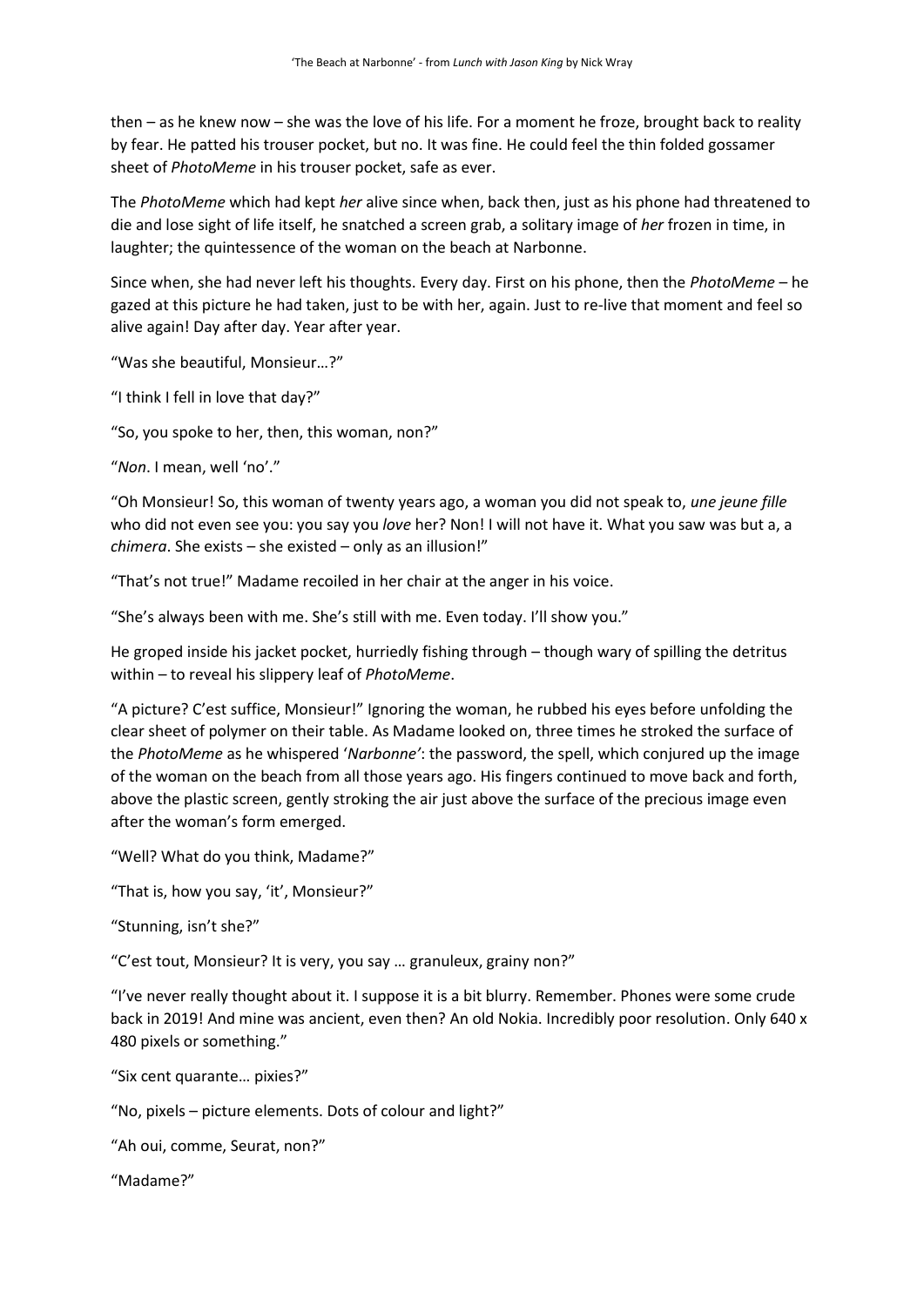"The artists? Les Pointillists… Post-Impressionists, non? It does not matter. But let me have another look at your *muse*. Twenty years, you say? Have you seen her, since?"

"Almost every day. I suppose, in a way, she never really left me… I *Clouded* it many moons ago, of course, but it's still the original picture. Over the years I've copied the file from one thing to another. Transferred it, enlarged it, enhanced it. But she's still the same, to me." His fingers caressed the *PhotoMeme*'s surface this time. "The one constant in my life."

"But, Monsieur, you cannot even see her face – it is too blurred. I can see, perhaps, that once she was *très jolie* – in her bikini. But was that love or lust? You say you did not even talk to her!"

"I had no French…"

"*Plus ça change*, Monsieur?" Bonaparte barked in apparent agreement. "And were you not with someone else, anyway? Your 'ex'?" He seemed oblivious to Madame's inquisition.

"See, that, there, Madame? On her ankle?"

"Oil, a smudge, Monsieur?"

"No. It's a wing!"

"A wing, Monsieur? So, she was a faerie? Or like Mercure, you say Mercury, perhaps some kind of messenger? Or another kind of *fantasme*? The Englishman smiled indulgently.

"No. It was a *butterfly's* wing. See? I remember because every time she jumped into the air to catch the ball – well – it was almost as though she was flying."

"'Wings', Monsieur?" The cawing seagulls above seemed to be mocking the very idea.

Perhaps you mean a *tattoo* of a butterfly's wing, Monsieur?" Madame stretched out in her chair.

"A tattoo, of course. Why do you ask?"

"A pink and green and blue, tattoo?"

"How on earth did you know that. You can hardly see that in the…"

"Have I changed so very much, Monsieur?" With the stiletto of her Champagne flute Madame pointed; first towards the image on the *PhotoMeme*. Then, to her own, elegant ankle. "In truth, you do *not* remember me, Monsieur?"

"Don't be silly she was…"

"*Young*? It was vingt années – twenty years ago, non?"

"But she was a blonde."

"Brunette suits *une femme d'un certain âge* much better, do you not agree?"

He stared as Madame pouted and languorously shook out her hair. And as she did so her locks were gilded in the sun's rays. He squinted, and the last few abrasive grains of sand fell from his eyes. Perhaps, just perhaps, he could see something now. And not just in his mind's eye. The person in front of him becoming one with the image he'd carried with him all these years. Yes, he *could* see it! Madame was once the young woman he'd kept locked-up within his scratched pane of *PhotoMeme* next to his heart. His breathing quickened. The café's radio burst into song.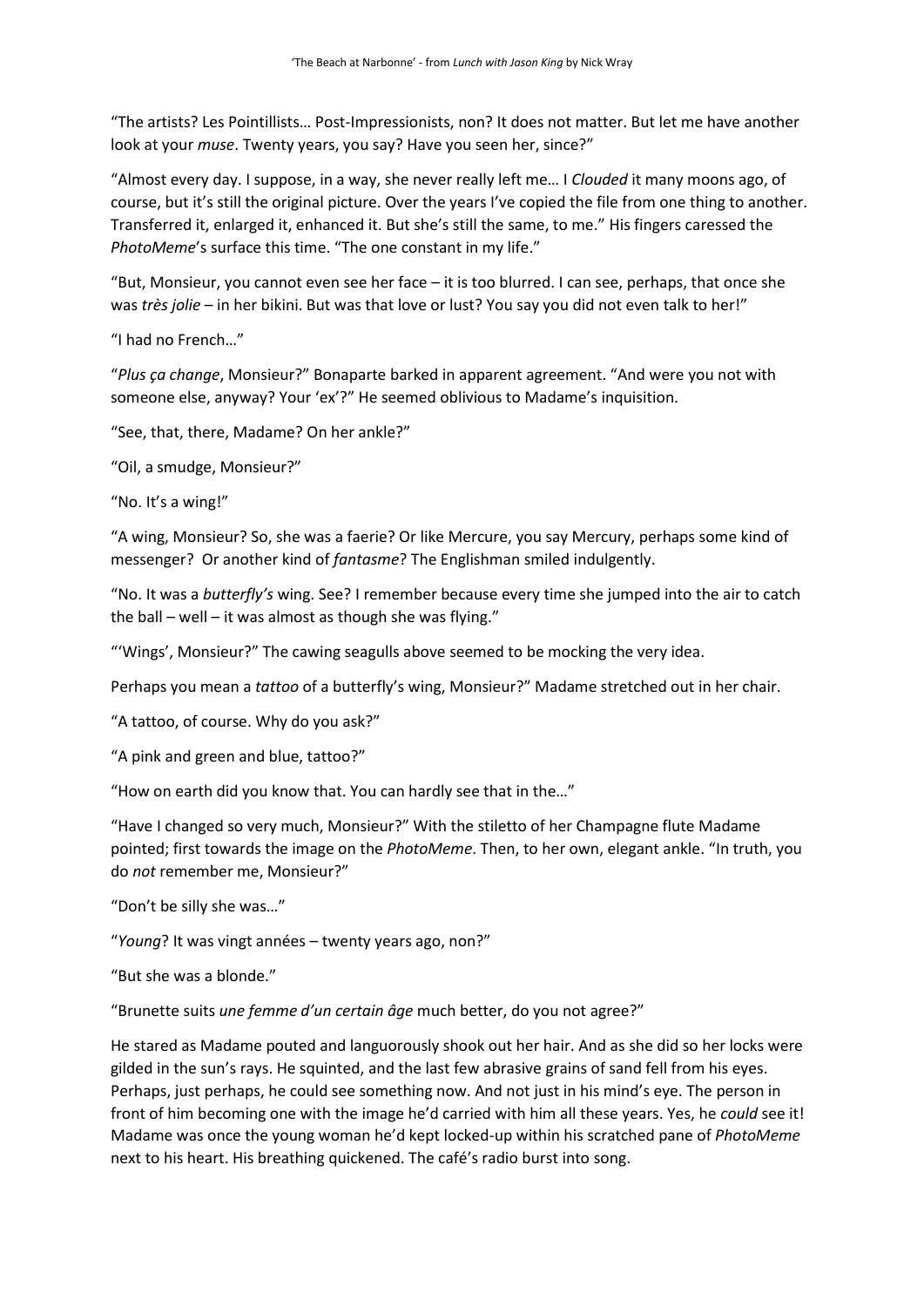"Things can only get better

#### Can only get better, now

I found you…"

"Ah! Now it is my turn, Monsieur. A song I do know. 1993, I think – I am just a little younger than you, non? This one, I think, is by D: Ream?"

"But this is incredible. You've stayed with me, in my memory, every day for twenty years."

"'I'? Or your picture of a stranger on the beach?"

"Madame! It's like a dream. A dream come true. We've so much to talk about!" How could I not see it? It is you, isn't it! And now I see it, yes, you've, you've barely changed."

"You are very charming, Monsieur, but  $-$  in truth  $-$  we know that is a lie, non?"

"No, it is true. I should know." He was almost pleading with her, now. "I've looked at you, I've been with you, every day since we first met." Bonaparte yawned.

"*Met*, Monsieur? Did we ever 'meet'? You simply stole my picture on the beach."

"But we can make up for that now. For all the time that's been lost."

"For all the time that I was, was what? *Wallpaper* on your phone?"

"Yes, no. It was, you were never just that. I mean, there's still time. Time for us to really get to know each other?"

"*Malheureusement*, Monsieur… Time is the one thing we do not have. Indeed, I think we are nearly out of time."

"What do you mean?"

"Pardon, Monsieur. I mean *you* are out of time. Ah oui! It should be 'appening any moment… *now*?" Boney put his head to one side, studying the Englishman with expectant curiosity.

"What on earth…?" Then the pain in his head truly erupted.

"*Finalement*! It has started, non, Monsieur?" At first, he tried to wave away the flashes of light, the agony growing in his head, managing only to knock their Champagne to the floor. The ice bucket landed hard and loud, spilling its guts, sounding a hollow metallic peal. Nobody in the near empty café reacted. Bonaparte started to chase the spilt ice-cubes across the floor, tail wagging happily.

"My head… Someone. Help me, please!" The pain was now growing. Inside his ears, his sinuses, within his skull – within his very brain itself. He grasped the synthetic arms of his chair in agony, barely hearing the woman's words. Nobody in the café reacted as the sky turned red and Peter Carter sank sideways onto the sofa.

"I am so sorry, Monsieur. After all these years that just as we  $-$  'ow you say, we are 'getting to know each other properly' – then, 'poof'?" Madame's delicate long fingers and scarlet nails shaped Peter's mushroom cloud in the heat haze shimmering from the metal table top.

"But it is time for us to leave each other, again."

"Please, please, do something, call someone, now, for Christ's sake!"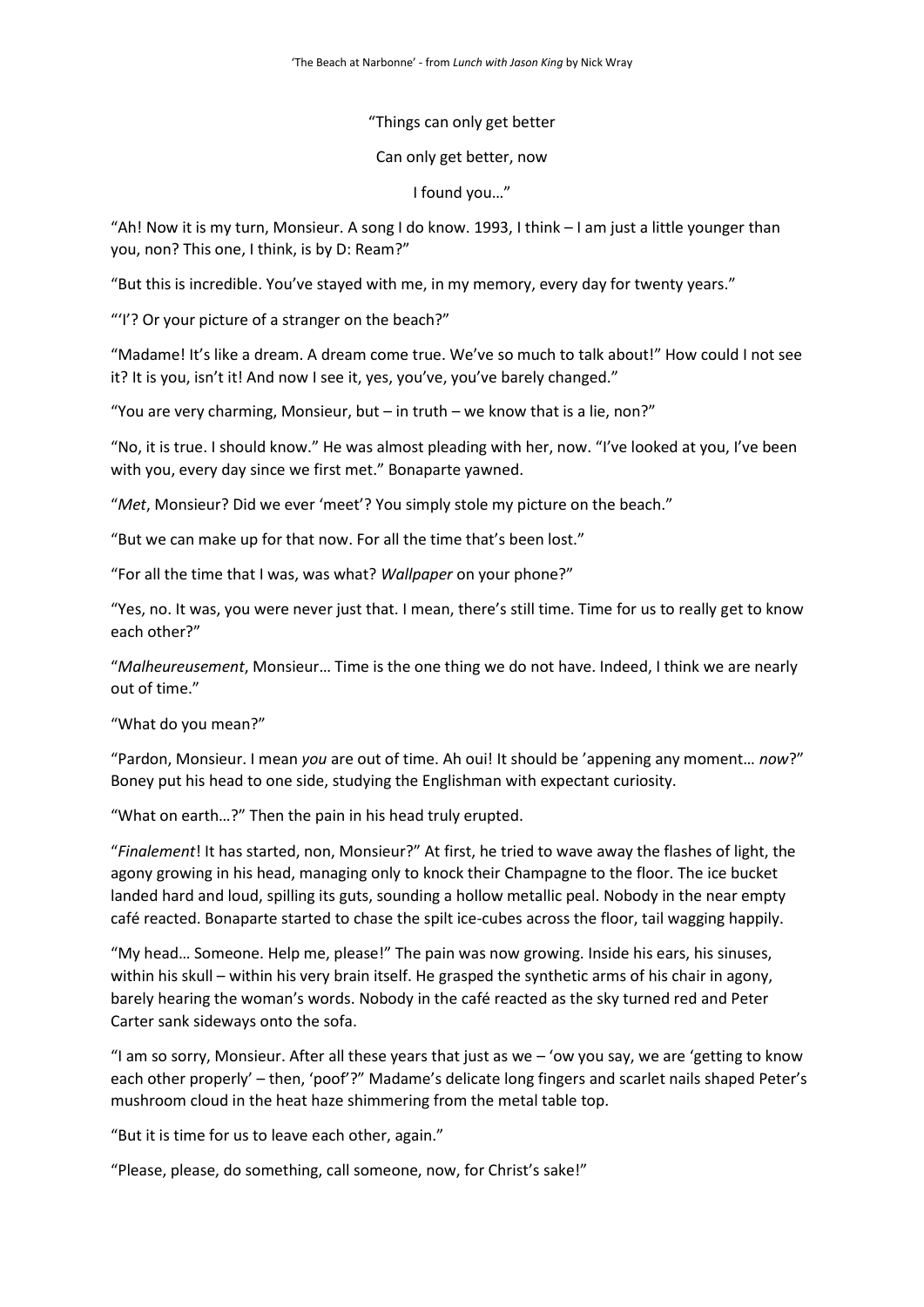"Alas, there is no point. I'm afraid the medical reports show you have been living on, on… you say, 'borrowed time', non? There is nothing that I can do. My hands are tied. It is, how you say, 'over before it has begun'?"

"Call an ambulance, now, for Christ sake."

"Christ? Christ? Christ cannot help you. Not à l'instant, anyway. After, who knows? That is beyond my knowledge. It is anyone's guess. But – for now – you are dying, Monsieur. The Seagulls have just reconfirmed." She looked to the birds above her.

"Seagulls? What the fuck are you talking about, woman?"

"Sentinel Seagulls, non? Maybe outside the Eurozone you do not have them? They are the eyes and ears of the municipality, of the EC, of Greater Europe, non? They tell us *Wraiths* where to go, and what to do." "*Wraiths*?"

"C'est an trop outré, non? La Maire, the Mayor, his nickname for us is *Wraiths*. But it is true.

That is what I am. Remember your 'murmuration' of oiseaux. Your starlings? Yes, do not look so surprised. I can read your mind. You remember the 'sand' that went into your eyes? I call them GoldenSands. They are not sand, but nanobots.

"N-n-nanobots…?" he stuttered, his mouth paralysed on one side.

"Tiny autonomous machines, non? Remember the sand, your eyes? They picked up on your health conditions, your imminent demise. Then the Sands told the Sentinel Seagulls – who told me; and I told Bonaparte, how you say, to 'sniff you out'? *Simple*, non? And find you he did, non? Good boy Boney?" Bonaparte turned his head to one side, as though hopeful of a pat, as he stared at him fondly.

"I, I don't understand?" He could hear his own heartbeat as the torment inside his head grew more intense as he lay sideways on the sofa, unable to move.

"Perhaps, Monsieur, it was the excitement of remembering what you saw all that time ago? Made you – you say, 'blow a gasket'? *C'est actualmente* an artery – in your brain. Of course, I, the Sand would normally try and repair you. To enter you; to fix what is broken. But Bonaparte tells me he has checked your bank account. You have not been a remarkable success in your life, have you, Monsieur? A pity, if you had some credit in your bank account; even if you had some prospects. If only Angleterre had not crashed out of the EU; even if the *concorde* with petit, pardon, *Nouveau* Albion was now in place, we might still have done something for you. But, non, that will not be until midnight. So. It is not to be. '*C'est la vie'*?"

He felt sick and empty. Sweat trickled down his back and sides. As pain grew down the left side of his body a cold dew formed on his forehead.

"You did not think it odd to meet an 'old flame'? That I should come to you in this form, *ce soir*, non?" He tried to move, to get up from the sofa, to run. But his legs – like the dead jellyfish and discarded condoms on the spoiled beaches of Albion – were spent and useless.

"You know what is odd, Monsieur: if only you had come *en vacances* a couple of months ago, then we might have met in the flesh. Then, I was, you say, 'as fit as a… fiddle, flea? I was alive. That is, of course, until last month. A faulty autonomous car! Ran me over. *Très ironique*, non? Were it not for that, who knows what might have happened if we had met again, for 'real' – in the flesh?"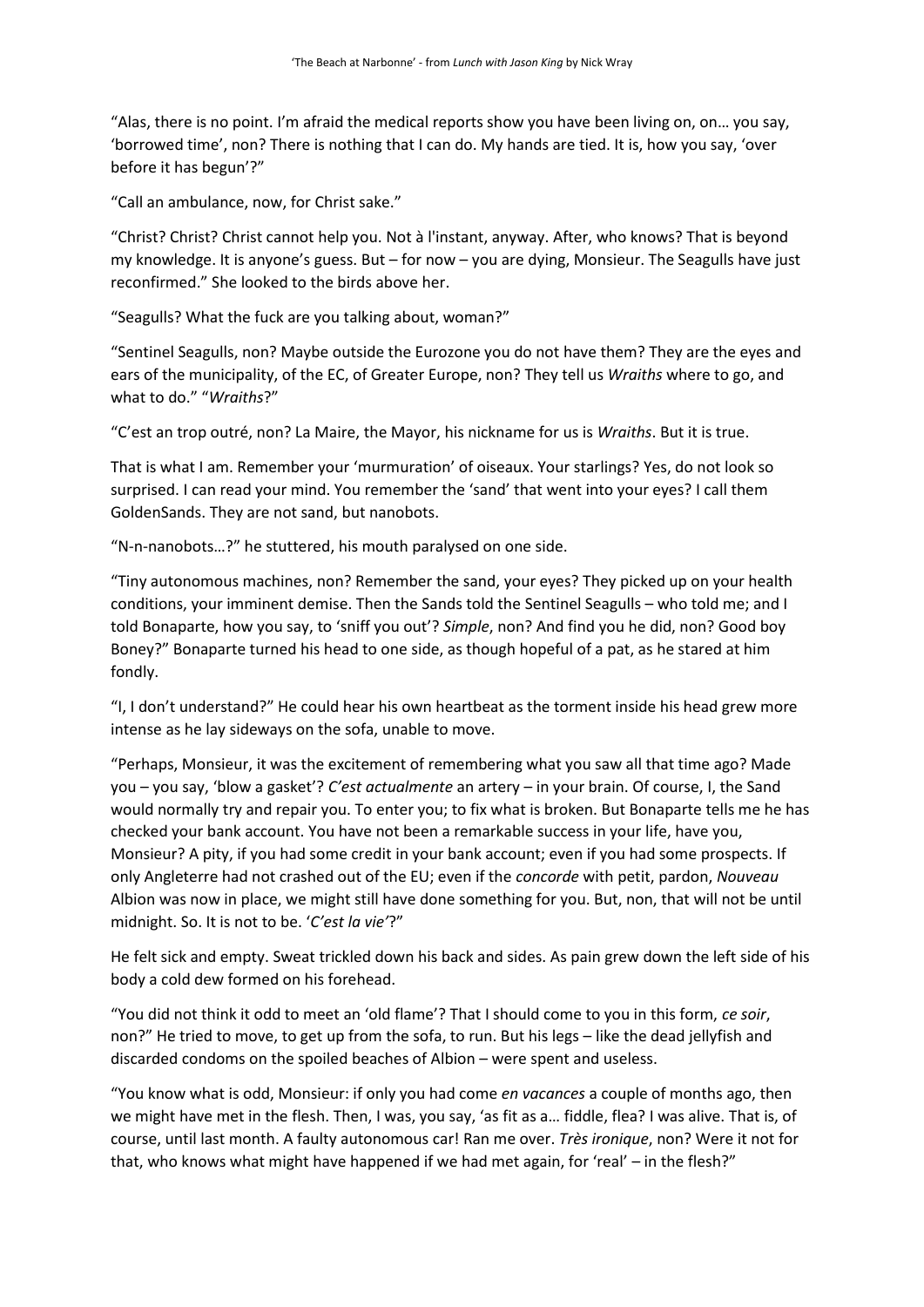"What are you talking about. You're here? Now. Flesh and blood. In front of me." The woman laughed, but this time he heard something sour in it.

"Non, ma famille has licensed me – well, my *Visage du Personne*, non? – for Narbonne's Hospitality & Transitions Database. I cannot complain. I lived a full life. My estate gets a small pension. A few BitCoin from the Bureau each time I – my Artificial Intelligence, my 'AI', you say, – is allocated to the Sands for sad conversations like this. I am a sort of conductor. Between this world and the next. Though it is nice – I like that word – it is *nice* to do it for once with someone who is not any Tom, Dick or Harry. I hope you are not too uncomfortable, Peter?"

"But I loved you!"

"Oh Peter. Love?" You do not know the meaning of the word! You fell in love with a picture. An image. My bust, who knows – men! I was no more than idée fixe. Like your obsession with your Brexit unicorns, non?

Merely something for you to project your emotions – and who knows what else – onto? *You men!* Madame composed herself by looking at herself in a mirror across the bar. But I bear you no malice." She looked back at Boney. "Not anymore, anyhow. How do you feel?"

"Oh Christ. Jesus Christ. What are you talking about? What's happening to me?" Now his bladder emptied.

"It will not be too much longer. A little distraction will help, perhaps, while we wait, *comme ça?*" He watched in horror as first Madame's fingers, then her entire hand began to dissolve into GoldenSands, each with a life of their own. The nanobot particles floated upwards, lazily gathering into a dark cloud where her hand had been. A murmurating vortex from which the elements began to recoalesce, to re-assemble into the emergent form of an antique hour glass.

"Oh Christ, no!" Now it was his bowels' turn to liquefy.

"Of course, if Albion was already in Europe, there is a *forumule* pour La Department to cross charge member states. So much paperwork in the Federation; still, it *could* be done. Perhaps your memories, too could even be copied and transferred as an artificial intelligence, just as mine were à l'hôpital, after my accident.

Just to think, we might even have ended up on the same Arcadia server. Together, on the same Cloud... But non, Monsieur, Albion is not yet reunited, so it cannot be. Your mind must die with your body. But there are certain hygiene standards. I – pour *La Department* – will take care of these, so do not worry.

"I don't understand. What's happening to me." Tears now ran from Peter Carter's eyes.

"Whilst we are waiting, Peter – you said I can call you Peter, non? I must ask: the nanobots that went into your eyes – the neural-interface – they tell me, you lied. You did not vote Remain. You voted for Brexit and to leave Europe, non? Surely it cannot be, with you such a Francophile, such a *lover* of things French Monsieur?"

"I think I'm having a stroke?"

"But I have not even touched, Monsieur. Even after all these years! Oh, pardon! Un *hémorragie cérébrale*? Oui, finalement, vous avez raison! But I hope I have at least made your last moments *confortable*? Bonaparte… quelle heure est-il?" The dog barked.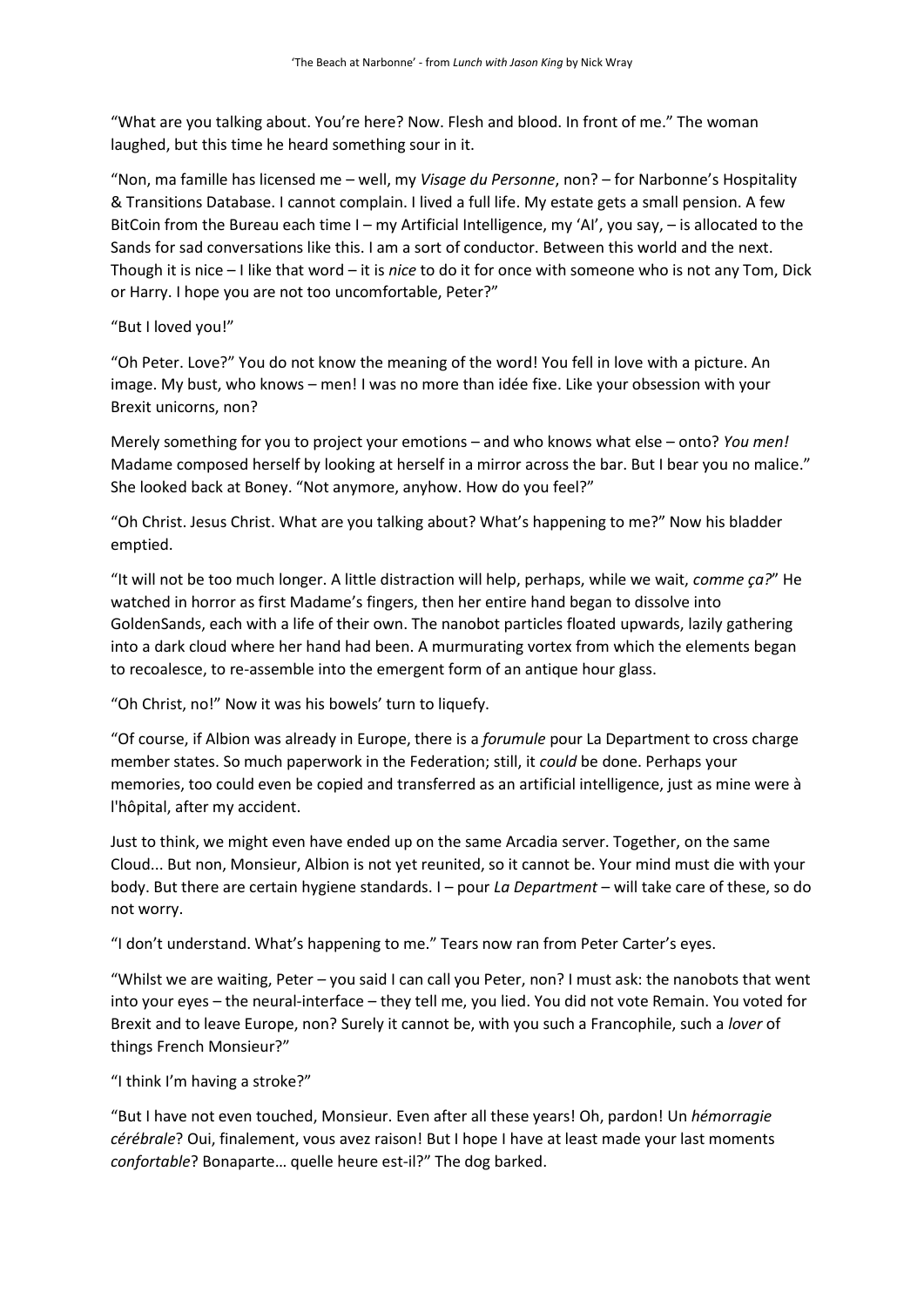"Oh, non! We must be going, Monsieur. It's time for Bonaparte's dîner. It is just a little game we play. Boney, I, do not need to eat, of course. We do not even have to speak to communicate, either. Naturally, I can speak any language under the sun. Perfectly. Even English. Like a native." Peter shook his head in disbelief as Madame uttered the last few words in fluent cockney. She resumed her French harmonies.

"But I know you like this accent; and these little rituals Boney and I both enjoy acting out, too, and they add a certain… *joie de vivre*, to life, non?

So, now it is time to go. Thank you for the drink. It was good to meet you, Monsieur. By the way, that song. The group was called 'A Flock of Seagulls'. Amusant, non? Au revoir, Monsieur.

Bonne journée…"

Slumped to one side in his chair, dribble running from the corner of his mouth, Peter Carter looked on in horror at the floating Hour Glass which – despite not quite having run its course – was starting to dissolve beside him. The nanobots within the hour glass, as though bored by their theatrical temporal chores, now already swarming back to mother, reforming into her hand which she held above her head and waved in the air to him without ever looking back.

Above the tinnitus now filling his head, Peter Carter heard on the café radio the tune that Madame had chosen as his requiem:

> *"…If I had a photograph of you It's something to remind me I wouldn't spend my life just wishing."*

Boney gave Madame an old-fashioned look as though perhaps he was thinking it all in rather bad taste. Even for the death of an Englishman.

Then Peter Carter slid into limbo…

In his mind's eye Peter thought he could see Sentinel Seagulls flocking around a man's body. Their talons grabbing a heavy, comatose, form which the birds lifted into the air flying the body through the cooling Mediterranean sunset. Yet, although he seemed to be watching from afar, he felt like he was floating.

\*

Odder, still, how he could see madame managing her 'Paperwork'; her sensitively composed emails of condolence (though he felt his heart miss a beat as *she* noted how few enough friends Peter had to receive these). But why, now, was she cancelling his travel insurance and return flight?; even his home milk delivery? ('*Milk deliveries; how quaint they still were in New Albion'*, he somehow heard Madame muse). All done in the blink of an eye. Madame's thoughts becoming one with his.

'Even our servers are bureaucratic', he knew Madame was somehow communicating to Boney. But after several time outs, mere nanoseconds– but delays which now seemed an *eternity* to Peter: finally – *Voila!* Peter Carter's saw his own death certificate formally ratified by the relevant EU servers:

#### **Carnet du Mourir #232319456563:**

Peter D. Carter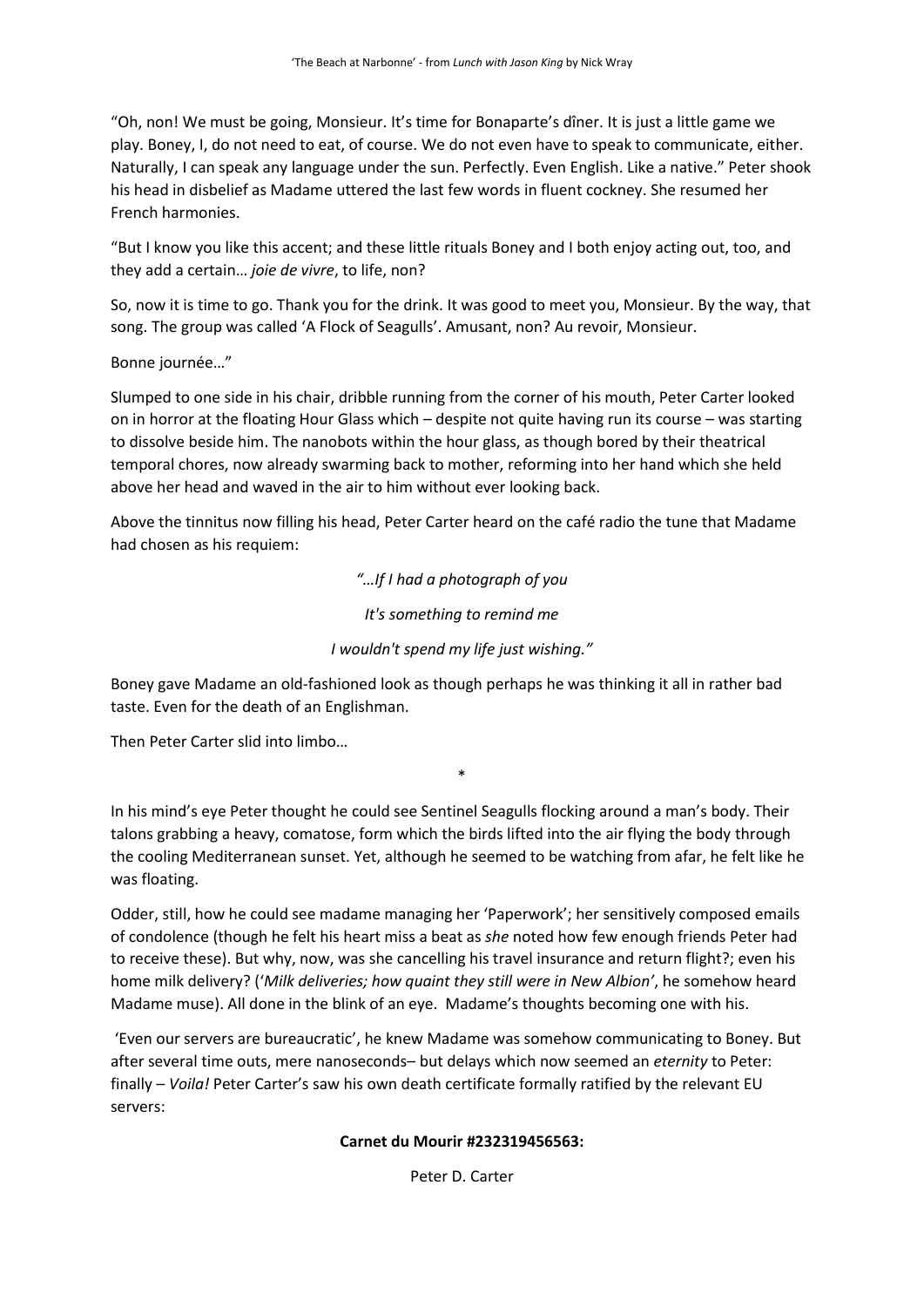Died: 20th August 2039 (Narbonne) 20h:21m:05s (EURO Std Time)

– Age 57 (Stroke plus secondary Vascular Dementia/Alzheimer's)

Born: 16th November 1982 Eton, Windsor, UK [Medicare y/n? = 'N' (Reason: Non-compliant Albion ChkSum)

Somehow – he knew that – at sad moments like this the Sentinel Seagulls sometimes morphed into Eagles, at least they did for those with healthier bank balances than Peter Carter. '*Eagles… a little vulgar'*, he sensed Madame's Artificial Intelligence think.

Now, Peter realised, he was in fact looking up at himself. Sentinel Seagulls (not Eagles he felt oddly reassured to note) carrying his own body, so it seemed, away from the beach at Narbonne and far, far out to sea and the horizon beyond. And he watched as what was now but a pixel-sized dot of himself was released, far above the sea. And then he felt himself fall.

"No rest for the wicked, Bonaparte?" There were other *Clients du Mourir* she had to visit that night: two men, a woman. A child, too, had just appeared on her 'to do' list. So sad being human. Perhaps this digital existence, beyond skin and bone, beyond life, wasn't so bad? A happy compromise – a half-way house, between flesh & blood and the eternal?

\*

Tonight, was unusual in that her mind and her body – a body shaped in GoldenSands – had been one, together, joined. Her mind could, of course, occupy any body shape that nanobots could fashion – men, women, birds of the air. Any *Skin* at all.

"Skin. What a vulgar phrase, Boney, non?" Bonaparte yapped as he moved playfully between her legs.

Indeed, there had been nothing stopping her from adopting the exact form of the youthful self she had once been – in the flesh, so to speak – when Peter Carter had spied her on the beach all those years ago. But that might have been too much, too soon for him. It wasn't her job to precipitate death. Just to clear up afterwards. She didn't want to be accused by *La Department* of causing anyone's early demise. She liked her job. She wanted to keep it. And to help Boney, too.

Anyway, she was happy with the skin she was in. And being *une femme d'un certain age* made her feel more than the *objet* Peter Carter had reduced her to, all those years ago. Her middle-aged form was, after all, how she looked when she died. It was indeed, *her..*. Even in nanobots.

And by being *herself*, the small extra *Payment du Visage* she got from using her own form meant that one day she might just accrue enough money to pay for Boney's transition. Boney barked excitedly.

Just as she was about to leave the café, Madame looked back and caught sight of the Englishman's *PhotoMeme* still on the table. She zoomed in to study the image it carried of her younger self. The heavily pixelated, false colour picture Peter Carter had 'grabbed' all those years ago.

She, her, the GoldenSands – some of her constituent nanobots – could, of course, have zoomed in, memorised the near naked image, saved it to her own private server. But –despite herself – something inside her made her want to take something physical as a memento for once. Of what, perhaps, she had once been? Of a time when she had had admirers she had not even known about.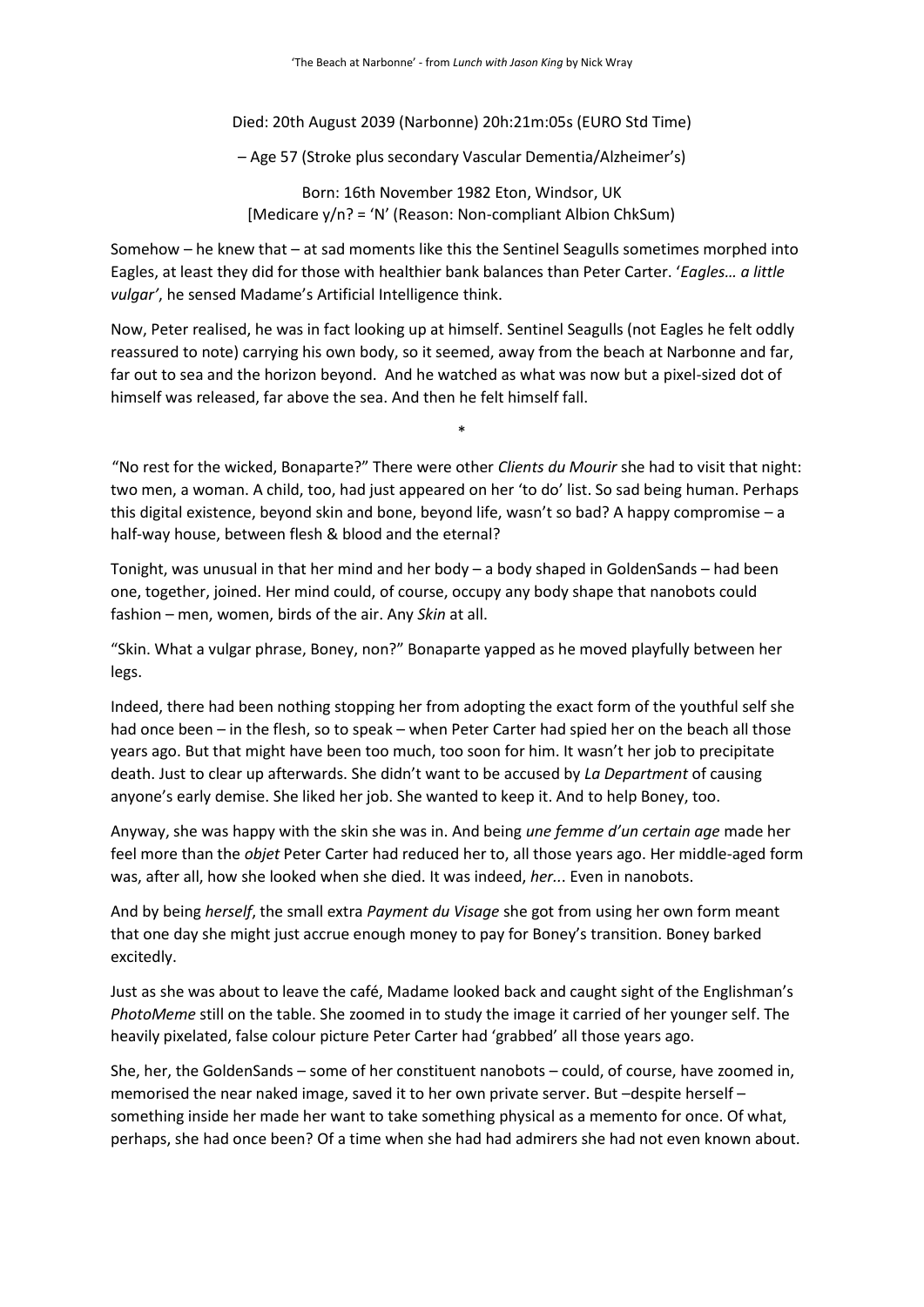Suddenly, Boney leapt at the table, tore the *PhotoMeme* to shreds and swallowed the now transparent remains of the torn plastic. He emitted a low satisfied growl as it disappeared into his stomach.

"Bonaparte!" She could have scolded the animal in any language under the sun. Indeed, they didn't even need to speak, she could simply share her rage across the ether. Everything could connect to almost anything else, nowadays.

"Men… Men! Merde!" Boney whimpered. It was ironic. Her natural 'looks' had gone, forever. And yet, she could emulate these, now, *forever*. And what else could she conjure up to?

For a moment she wondered; might it not be better to leave things with Boney as they were? Was Boney, truly so very different an animal to Peter? Had it just been lust for her décolletage, for him, too, all those years ago? Was Peter, perhaps, a *worthier* suitor, even...? But after a moment Madame dismissed the thought and Boney turned onto his back as she tickled his stomach.

"Cher Boney!" She knelt and kissed the dog. He didn't look too bad, today. He still passed for a real dog. But the little robot was getting old. The early experimental models, like him, were so much less flexible than *Wraiths* like her. And Boney's AI was hard-wired into his body. His firmware soldered into the very being of his little mechanical body. His mind, his AI, stuck – unable to occupy, to move between, to shape GoldenSands nanobots, as her intelligence could.

But if she could just earn enough before his little mechanical parts wore out then, perhaps, she still had enough time to release her lover from his robotic cage before it was too late? The lover who had opted for the early Chiens du Guerre model, rather than oblivion. A young Frenchman wounded whilst fighting for Europe at the Third Battle of Gibraltar. Her lover of the time who had volunteered in hospital for Belgium Dynamics' experimental intelligent robot programme. The choice had been that or face a slow and painful death from his wounds, after all.

Men! Always fighting. Always jealous! Always chasing illusions. But one day – if she could save enough money – his AI might still just be retrieved. Moved onto a Cloud server so that he could be freed. He, like her, become a Wraith. Then, once again, they might be as they once were? They would walk, they could fly; no, they would walk; arm-in-arm along the promenade at the beach at Narbonne. Boney yelped, excited by her thoughts.

But the evening had made her think. What would it really be like? To be reunited? What if it all proved to be a great disappointment?

She, Boney… they were quite happy as they were, now. There was a certain simplicity to their relationship; to the shape of things, to the forms and norms they had adopted. A calmness that had certainly never existed when they had been lovers in body and soul. When they'd been alive.

For a moment, she closed the transmission of thoughts which normally flowed freely between them.

To think how jealous Boney had just been of a man she had never even met! A silly Englishman, whose name, already, she could not be bothered to retrieve from the server archives.

Of course, she had never told Boney of her other admirers. The few men – the many, many women she had always preferred. How would Boney react to them – many of them still alive, if he escaped his current form?

Perhaps there was something to be said for maintaining the *status quo*, after all? The smell of moules et frites came from a restaurant. Food for thought, indeed?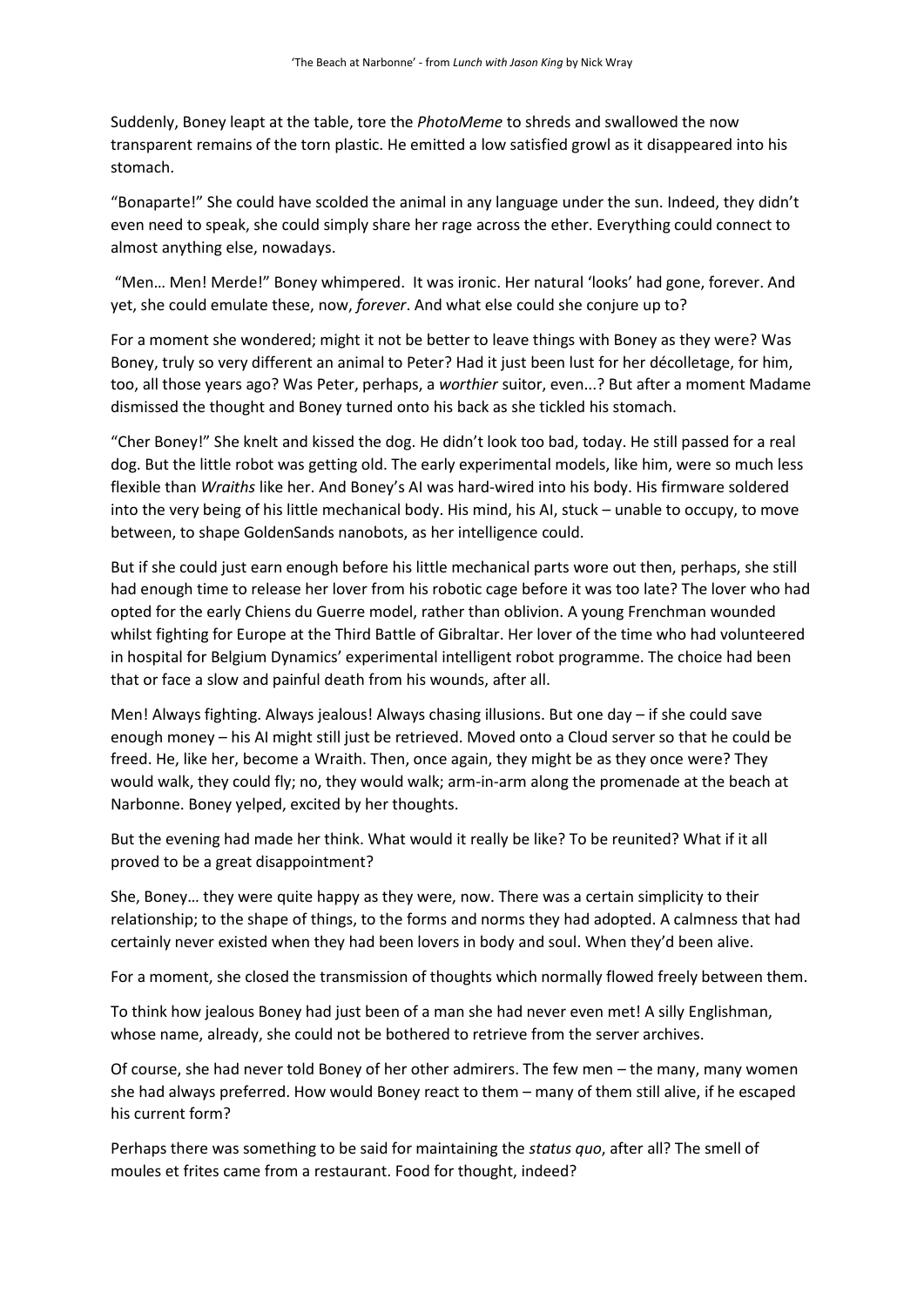It was still light. There was time to promenade. Time to think, before the evening's next *Client du Mourir*. Time to consider the options, time to consider what might happen in the future…

"Come on, Boney, *on y va...!"* 

Madame's parting words faded from his hearing and Peter D. Carter felt himself falling. Was he sliding from his chair, onto the café floor… or dropping through the air into the sea? He could not tell. He tried to pat his jacket pocket, one last time, to check for his precious sheet of *PhotoMeme*. But his arm barely moved. And as his life slipped away, his last moments were spent wondering what that evening – indeed what throughout his life – he had imagined, and what had been real…?

\*

(approx. 8535 words)

*\*\*\**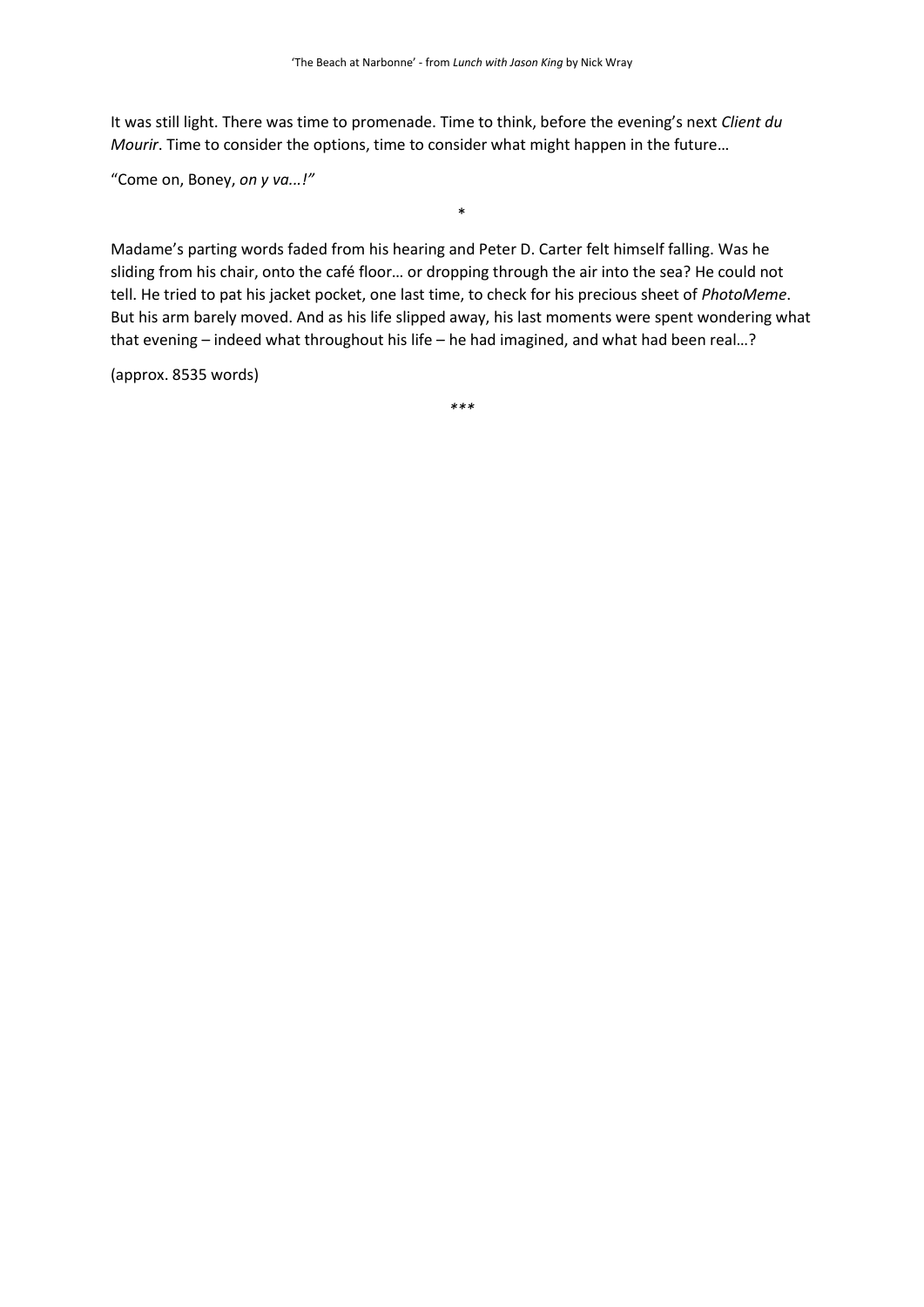#### **"Wishing – A Flock of Seagulls'**

It's not the way you look

It's not the way that you smile

Although there's something to them

It's not the way you have your hair

It's not that certain style

It could be that with you

If I had a photograph of you

It's something to remind me

I wouldn't spend my life just wishing

It's not the make-up

And it's not the way that you dance

It's not the evening sky

It's more the way your eyes

Are laughing as they glance

Across the great divide

If I had a photograph of you

It's something to remind me

I wouldn't spend my life just wishing

Video[: https://www.youtube.com/watch?v=opkzgLMH5MA](https://www.youtube.com/watch?v=opkzgLMH5MA)

Fantasy Casting Thoughts: MADAME: Gillian Anderson / Cate Blanchett / PETER D CARTER: Roger Allam / Steve Carell BONEY: Yorkshire or Highland Terrier

\*\*\*